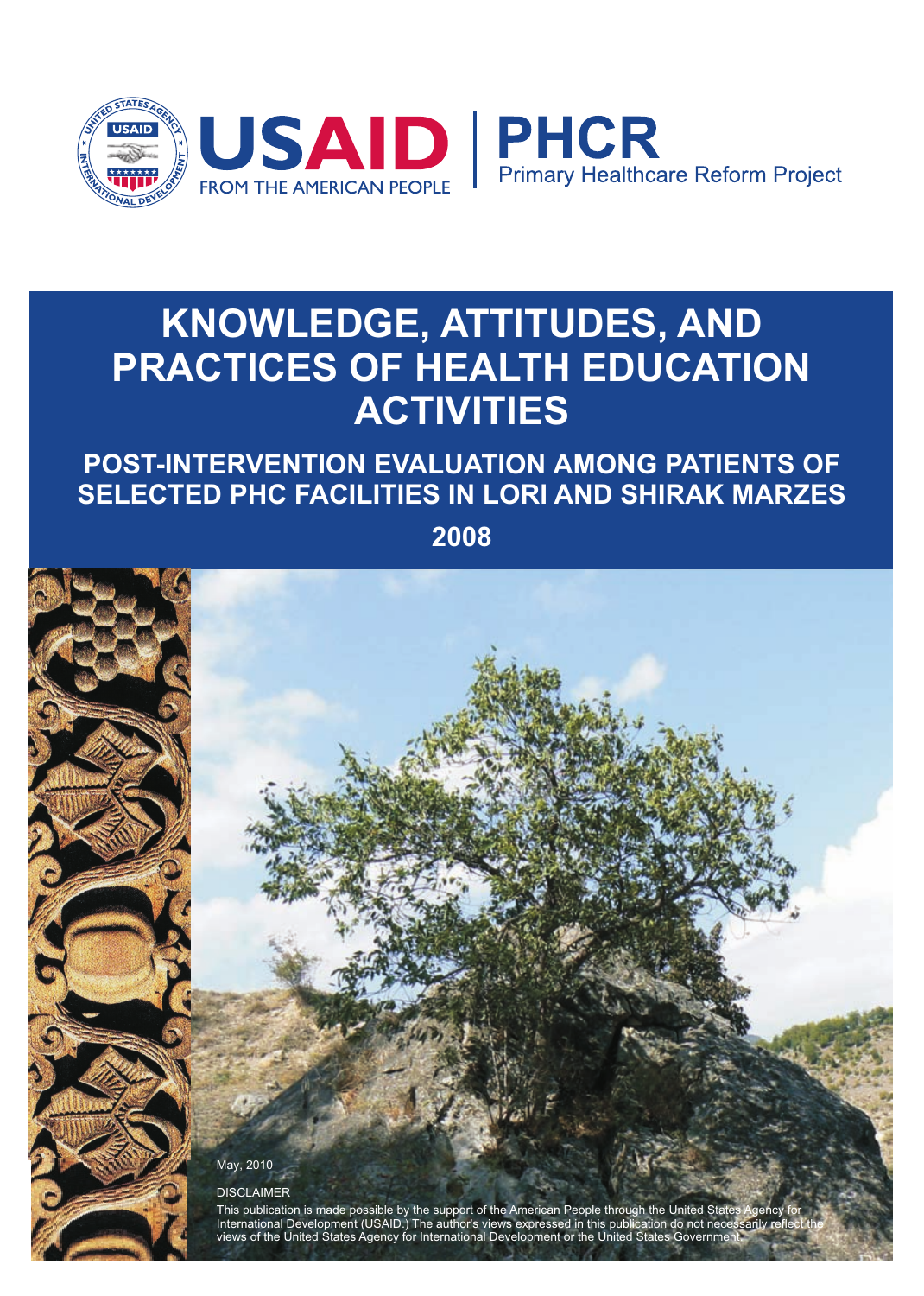# **KNOWLEDGE, ATTITUDES AND PRACTICES OF HEALTH EDUCATION ACTIVITIES**

# **POST-INTERVENTION EVALUATION AMONG PATIENTS OF SELECTED PHC FACILITIES IN LORI AND SHIRAK MARZES**

**2008**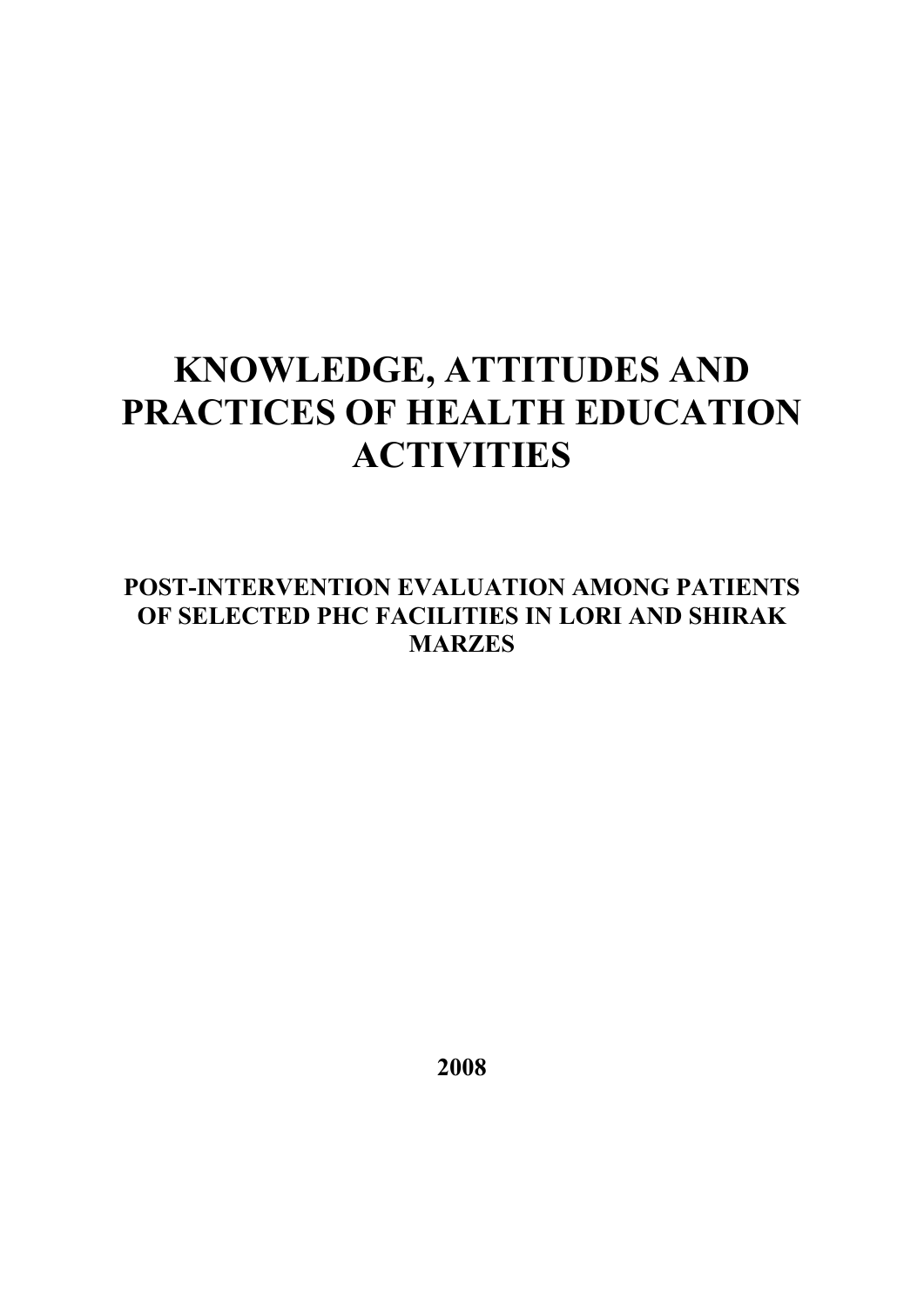## **Preface**

The Primary Healthcare Reform (PHCR) project is a nationwide five-year (2005-2010) program funded by the United States Agency for International Development (USAID) under a contract awarded to Emerging Markets Group, Ltd. (EMG) in September 2005. The project's primary objective is the increased utilization of sustainable, high-quality primary healthcare services leading to the improved health of Armenian families. This objective is operationalized by supporting the Ministry of Health (MoH) to implement a package of six interventions that links policy reform with service delivery so that each informs the other generating synergistic effects. These six interventions address healthcare reforms and policy support (including renovation and equipping of facilities); open enrollment; family medicine; quality of care; healthcare finance; and public education, health promotion and disease prevention.

"What impact are these interventions having" and "what mid-course adjustments in the project need to be made" are questions frequently asked but less frequently funded. Fortunately, provision was made in the PHCR project to address these questions. PHCR developed a set of six tools to monitor progress and evaluate results. Three of these tools are facility-based and are designed to assess changes through a pre-test and post-test methodology at 164 primary healthcare facilities and their referral facilities. Three other tools are population-based and are designed to assess changes for the whole of Armenia's population, using the same pre-test and post-test methodology.

This report summarizes the results of a survey assessing the health-related knowledge, attitudes, and practices (KAP) among clients of target and comparison primary healthcare facilities in Lori and Shirak marzes (Zone 1). The recommendation to carry out this survey came from the mid-term project assessment that was done in September 2007 in order to better understand the Community Mobilization work carried out by PHCR's Public Education team.

The Center for Health Services Research and Development of the American University of Armenia, one of the sub-contractors to EMG, has primary responsibility for PHCR monitoring and evaluation. Dr. Yelena Amirkhanyan, Dr. Anahit Demirchyan, Ms. Tsovinar Harutyunyan, Dr. Varduhi Petrosyan, and Dr. Michael Thompson are the primary authors of this study. Dr. Hripsime Martirosyan and Ms. Nune Truzyan are acknowledged for their valuable contribution in all stages of the study. We would also like to thank our interviewers (primary healthcare physicians in the target marzes) for their data collection efforts, as well as the patients who participated in the interviews. We are also grateful for the excellent support received from the Ministry of Health and marz officials and the opportunity to collaborate in strengthening health services in Armenia

We trust that the findings of this study will be of value in improving health outcomes through more informed decision-making. The report can be found on the PHCR website at www.phcr.am. Comments or questions on this study are welcome and should be sent to info@phcr.am. Richard A. Yoder, PhD, MPH Chief of Party Primary Healthcare Reform Project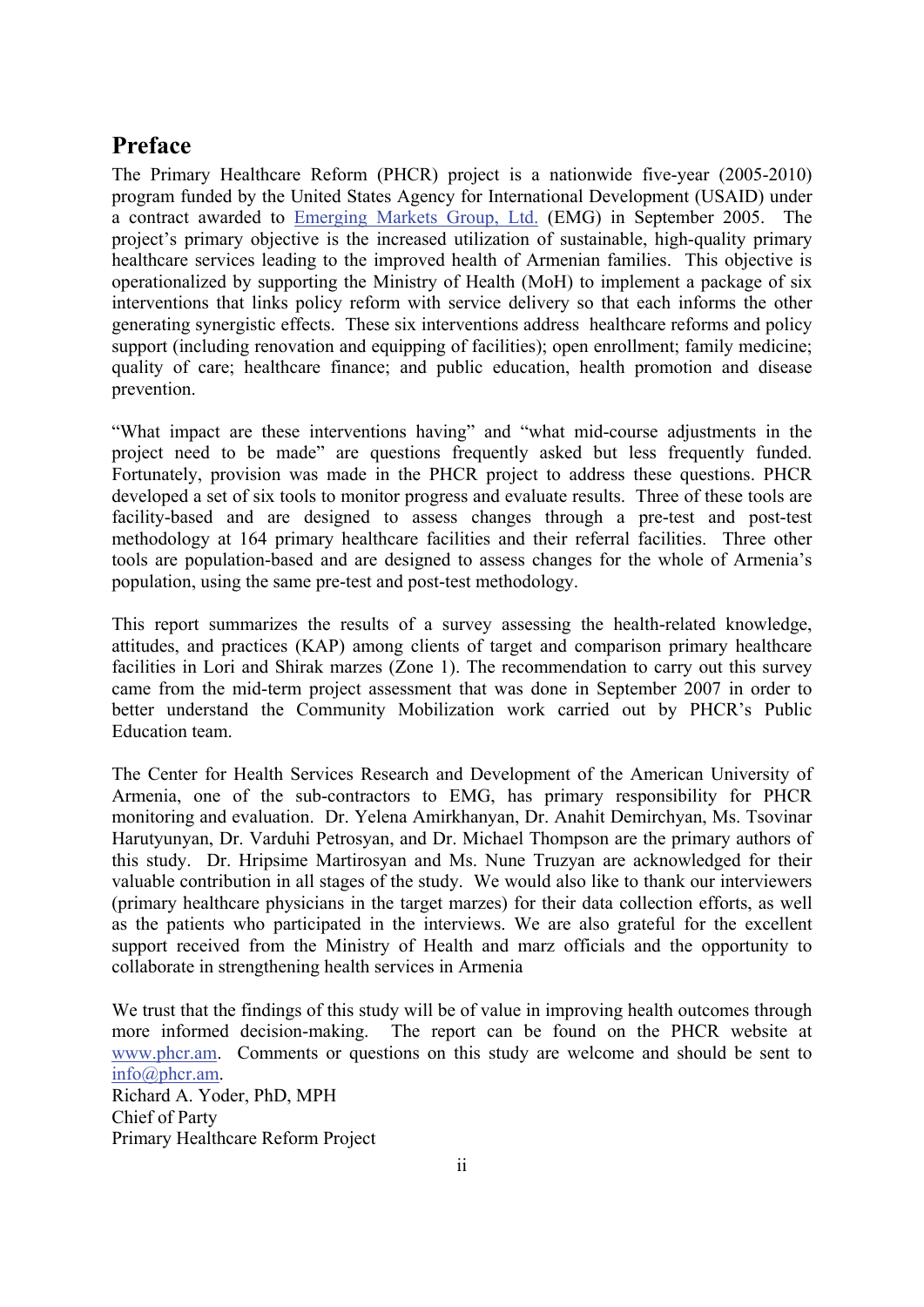# **Table of contents**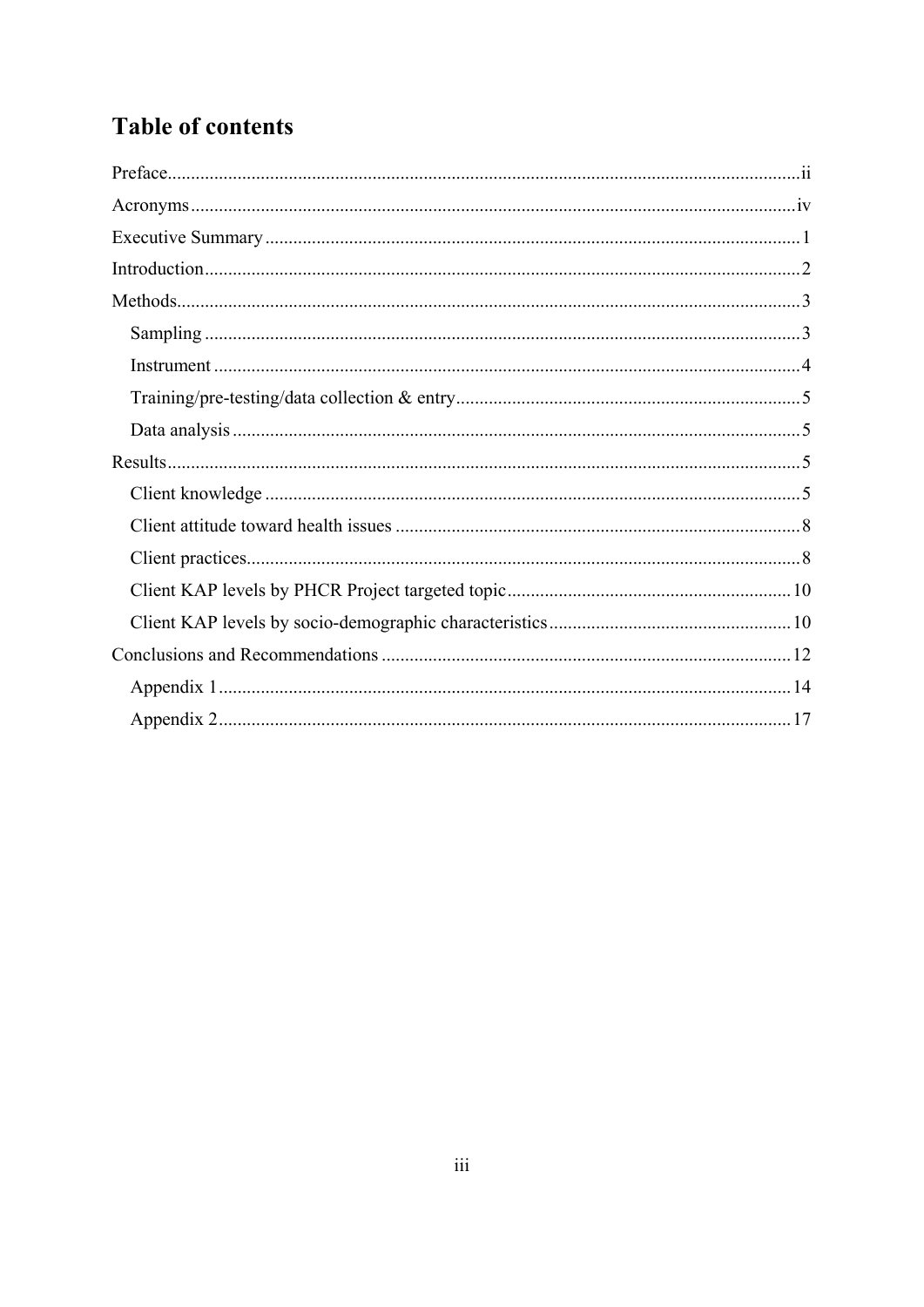# **Acronyms**

| <b>CHC</b>   | <b>Community Health Committee</b>                  |
|--------------|----------------------------------------------------|
| FAP          | Rural Health Post (from Russian abbreviation)      |
| <b>HIV</b>   | Human Immunodeficiency Virus                       |
| <b>KAP</b>   | Knowledge, Attitudes, and Practices                |
| M&E          | Monitoring and Evaluation                          |
| <b>PE</b>    | <b>Public Education</b>                            |
| <b>PHC</b>   | Primary Health Care                                |
| <b>PHCR</b>  | Primary Health Care Reform                         |
| RH           | Reproductive Health                                |
| <b>SD</b>    | <b>Standard Deviation</b>                          |
| <b>STD</b>   | <b>Sexually Transmitted Diseases</b>               |
| <b>TB</b>    | Tuberculosis                                       |
| <b>USAID</b> | United States Agency for International Development |
| <b>UTI</b>   | Urinary Tract Infection                            |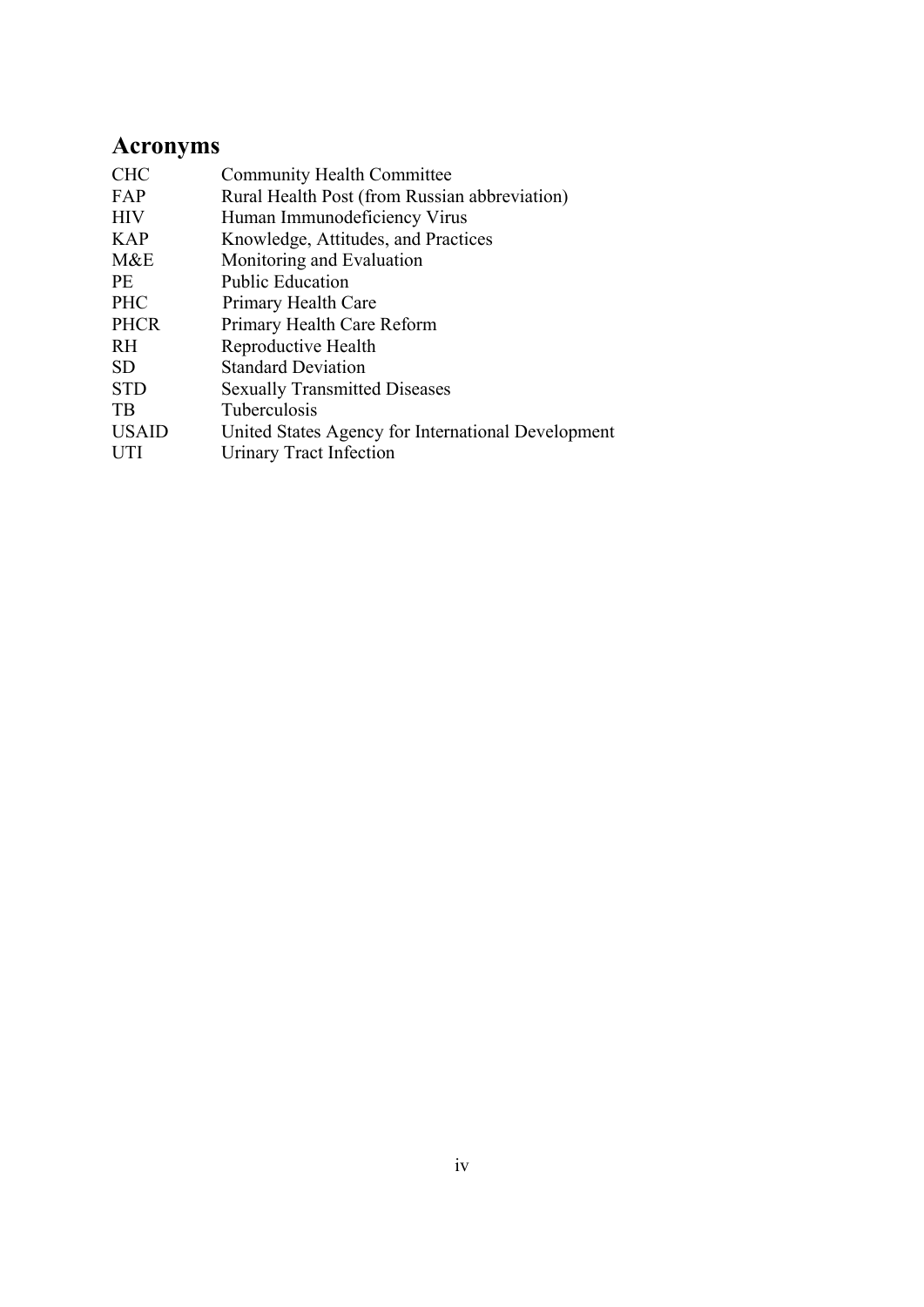# **Executive Summary**

The purpose of this study is to identify and assess health related knowledge, attitudes, and practices (KAP) among selected patients of facilities targeted by the PHCR project in Lori and Shirak marzes, and how that data compares with patients in facilities not targeted by PHCR. With such information, project activities can be monitored and evaluated.

The survey was conducted in 2008 and utilized a stratified random sampling design. Selfadministered interviews were conducted with 669 clients of selected primary health care facilities in Lori (333) and Shirak (336) marzes in July 2008. The Monitoring and Evaluation (M&E) Team developed the KAP survey tool on the basis of the project's Public Education (PE) training modules and materials (leaflets and brochures) in close collaboration with the project's PE team. The PHCR project Chief of Party and USAID representatives reviewed the instrument. Data from respondents from intervention sites with and without established Community Health Committees (CHCs) were analyzed separately.

Most respondents desire health information primarily on topics related to prevention and on management of chronic conditions, such as hypertension, cancer, and diabetes. Though cumulative knowledge and overall KAP scores were higher in the intervention groups (those served by target facilities in towns with and without an established Community Health Committee) compared to the comparison respondents, the scores were still low (about 50%) across all groups. The lowest KAP scores were found for osteoporosis, hypertension, and tuberculosis (TB), emphasizing the need to target PE activities in these areas. KAP scores varied by respondent characteristics. Knowledge and attitude scores were positively associated with age and educational status, with younger and more educated respondents demonstrating more favorable knowledge and attitude scores, thus suggesting a need to target older and less educated populations.

Several significant findings with implications for guiding further development of the PHCR Project emerged from this assessment. Though comparison of patients' cumulative knowledge scores demonstrates better results in intervention sites, they are still low. Lack of knowledge about TB, osteoporosis, and hypertension emphasizes the importance to address these topics during project's public education activities. Desire to receive health education materials expressed by most respondents indicates the need for continuous health education activities in communities. High smoking rates in men indicate importance of continuous and consistent efforts to reduce tobacco consumption in Armenia. Given better KAP scores in communities where CHCs are established, it is important to expand the role of CHCs, as well as to establish CHCs in villages not targeted by the project.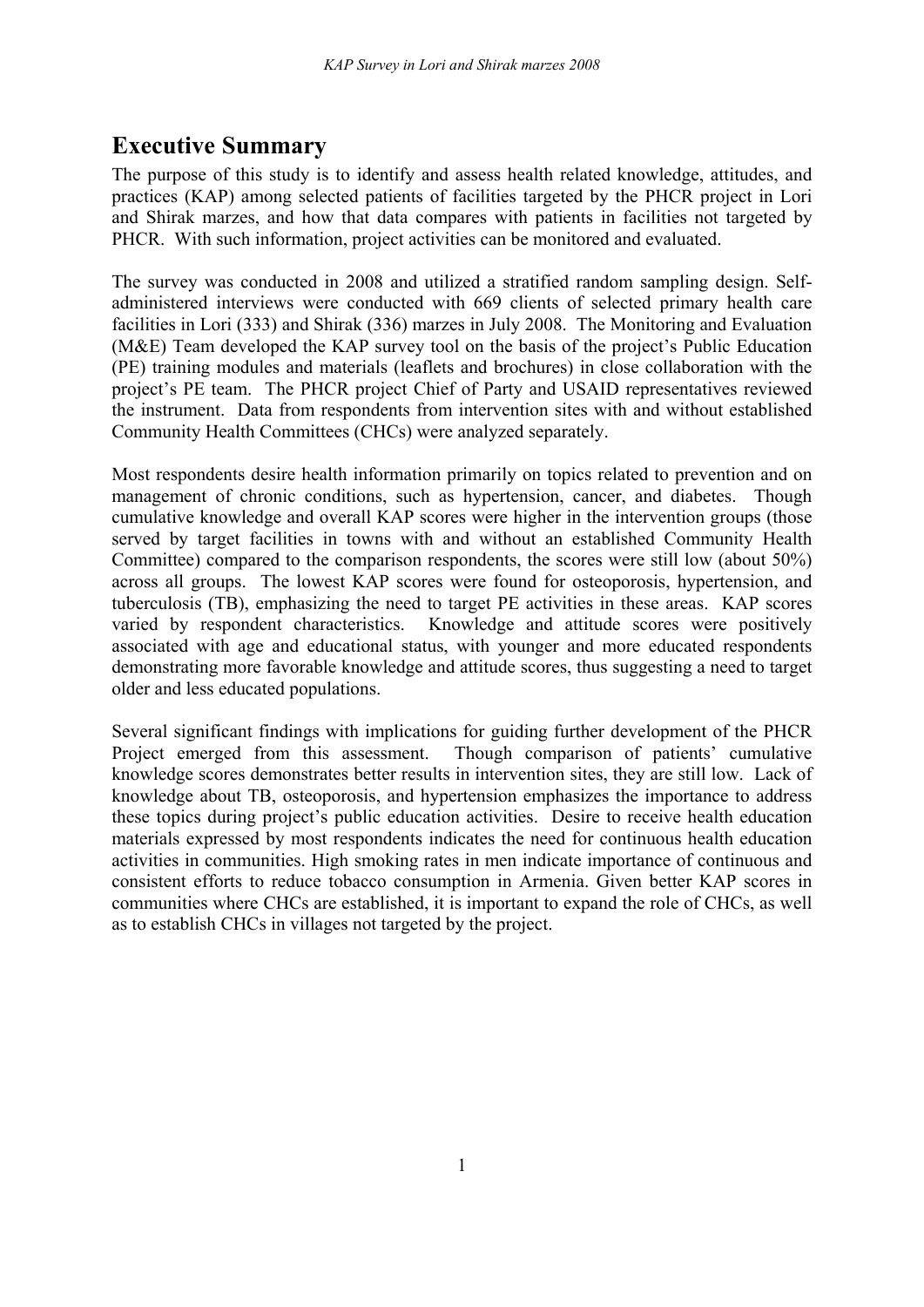# **Introduction**

The Primary Healthcare Reform (PHCR) project is a nationwide five-year (2005-2010) program funded by the United States Agency for International Development (USAID) under a contract awarded to Emerging Markets Group, Ltd. (EMG) in September 2005. The project's primary objective is the increased utilization of sustainable, high-quality primary healthcare services leading to the improved health of Armenian families. This objective is operationalized by supporting the Ministry of Health (MoH) to implement a package of six interventions that links policy reform with service delivery so that each informs the other generating synergistic effects. These six interventions address healthcare reforms and policy support (including renovation and equipping of facilities); open enrollment; family medicine; quality of care; healthcare finance; and public education, health promotion and disease prevention.

The six main components of the PHCR Project are run in the partnership with IntraHealth International Inc., American University of Armenia, Overseas Strategic Consulting, Ltd., and include the following activities:

**Expansion of Reforms**: assisting the Government in establishing a supportive regulatory environment for the advancement of reforms; renovating and equipping PHC facilities nationwide; designing and delivering training to facility management

**Family Medicine**: developing up-to-date curricula and training materials for continuous medical education; supporting independent family medicine group practices; providing training to family physicians and nurses

**Open Enrollment**: introducing the open enrollment model, where every resident registers with a PHC physician, in the Armenian healthcare sector to promote customer-oriented services by fostering competition among providers

**Quality of Care:** improving the quality of care by introducing state-of-the-art quality standards and quality assurance procedures; introducing provider licensing and accreditation regulations

**Healthcare Finance**: increasing the transparency and efficiency of the distribution of healthcare funds through improved service costing and performance-based contracting practices; enhancing accountability at the facility level; facilitating the use of National Health Accounts

**Public Education**: enhancing awareness about PHC services offered; improving understanding of open enrollment and acceptance of family medicine providers; promoting healthy lifestyle and health-seeking behavior.

The project utilizes a regional scale-up approach, which allows for expansion of reforms throughout the country over the life of the project. To increase the awareness of common health risks and promote health seeking behavior, the PHCR developed a strategy of healthfocused community mobilization that used local NGOs to train Community Health Committees. The CHC is a representative body of volunteers consisting of different community stakeholders, and has a goal of disease prevention, health promotion and generating health ownership. PHCR developed Capacity Building and Health Education training manuals and provided Training of Trainers to local NGOs. The NGOs then train CHCs on high priority health topics and strategies for becoming motivational agents in their communities and long-term partners in future community development activities. The CHC program was implemented in 21 communities of Shirak and Lori regions.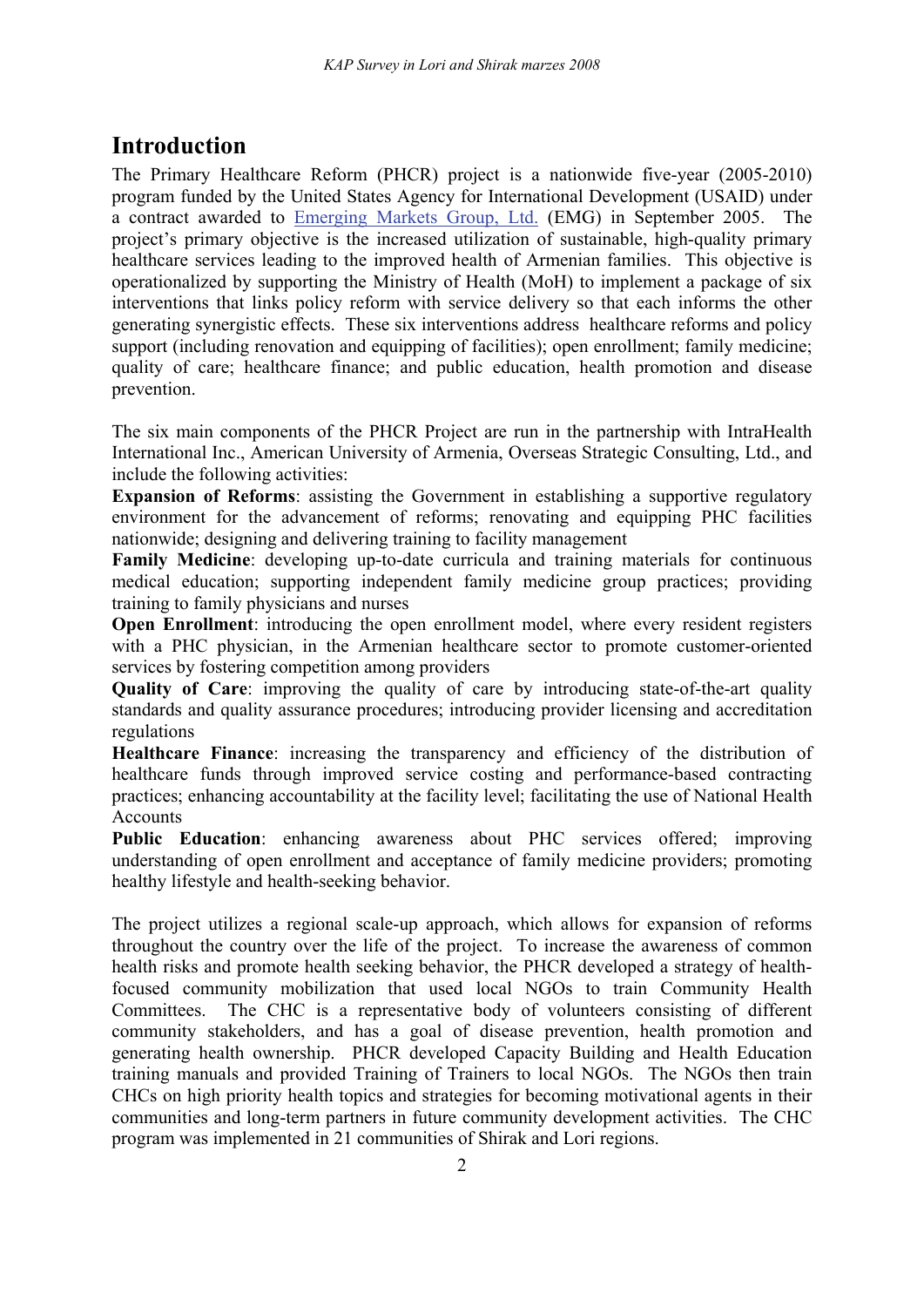The current assessment establishes and assesses the level of clients' health-related knowledge, attitudes, and practices (KAP) in Lori and Shirak marzes (Zone 1).

# **Methods**

## **Sampling**

The study utilized a quasi-experimental non-equivalent control group design. The sample included patients served by PHC facilities from both intervention and comparison sites. The sites in the intervention group were randomly selected from the list of facilities targeted by the Project in Lori and Shirak marzes. The sites in the comparison group were randomly selected from the frame of PHC facilities located in the same area and not targeted by the Project or by any other similar PHC project.

The sample size for KAP survey was calculated using STATA software. The sample for intervention group was 196. The sample size for the comparison group was limited by feasibility and budgetary constraints and was equal to 140. The sample was collected in clusters of 14 respondents, selected from the list of the most recent clients of the selected facility. The cluster size of 14 ensures a satisfactory level of diversity within the sample while maximizing efficiency of the data collection process.

Of the 30 health facilities targeted by the PHCR project in Lori marz (consisting of three polyclinic, four health centers, five ambulatories, and 18 village health posts), 14 were selected through stratified random sampling to ensure that all the types of targeted facilities were represented in the sample proportionate to their distribution in the pool of targeted facilities. Two polyclinic, four ambulatories, and eight village health posts constituted the sample for Lori (one cluster per facility, 14 clusters in total). Ten non-intervention facilities (one policlinic, three ambulatories, and five village health posts) constituted the comparison group in Lori marz. In Shirak marz 12 clusters (two health centers, two ambulatories, and eight village health posts) were selected as intervention sites.. Similarly, 12 clusters (two polyclinic, one ambulatory, one health center, and eight village health posts) were drawn from the non-intervention facilities from Shirak marz to constitute the comparison group (Table 1).

Three interviewers completed 24 clusters (14 for intervention facilities and ten for comparisons in Lori marz and twelve intervention and comparison facilities in Shirak marz). For each cluster, the names and addresses of the 25 most recent clients of the selected facility were taken from the facility's journal of visits. The interviewers visited the selected addresses and provided a self-administered questionnaires to an eligible respondent until 14 questionnaires were distributed. The completed questionnaires were collected in envelopes (distributed along with the questionnaires) sealed by the respondents to ensure the confidentiality of the data.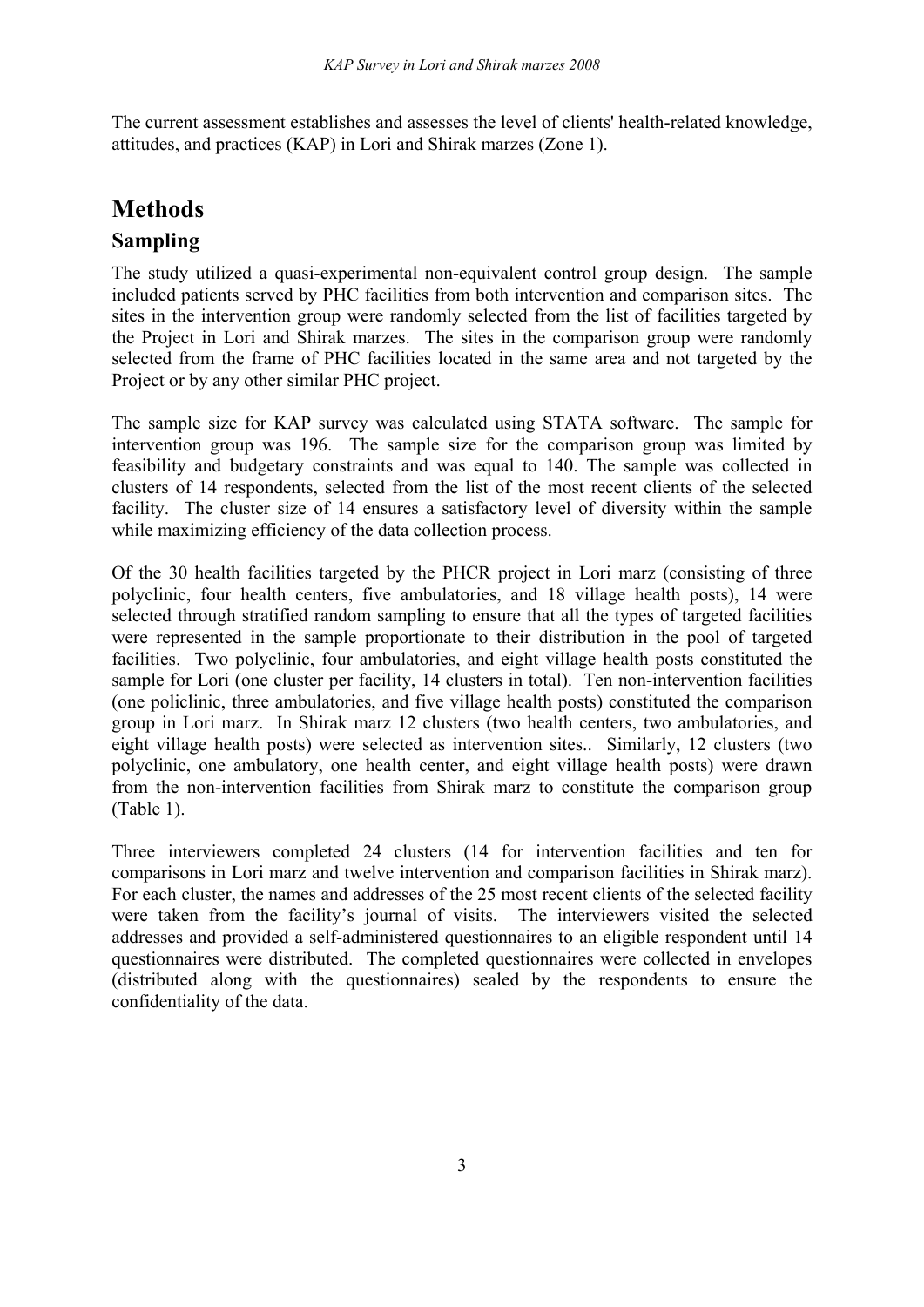| Marz   | Facility              |                            |  |  |  |  |
|--------|-----------------------|----------------------------|--|--|--|--|
|        | Intervention site     | Comparison site            |  |  |  |  |
| Lori   |                       |                            |  |  |  |  |
|        | Haghpat FAP           | Karinj FAP                 |  |  |  |  |
|        | Dsegh MC (ambulatory) | <b>Bovadzor FAP</b>        |  |  |  |  |
|        | Shamut FAP            | Gyulagarak FAP             |  |  |  |  |
|        | Shnogh ambulatory     | Kurtan ambulatory          |  |  |  |  |
|        | Teghut FAP            | Pambak FAP                 |  |  |  |  |
|        | Tashir policlinic     | Arjut FAP                  |  |  |  |  |
|        | Lernahovit FAP        | Vanadzor #1 polyclinic     |  |  |  |  |
|        | Lernapat ambulatory   | Shahumyan ambulatory       |  |  |  |  |
|        | Lermontov FAP         | Bazum FAP                  |  |  |  |  |
|        | Spitak polyclinic     | Jrashen ambulatory         |  |  |  |  |
|        | Lernantsk FAP         |                            |  |  |  |  |
|        | Lusaghbyur FAP        |                            |  |  |  |  |
|        | <b>Sarahart FAP</b>   |                            |  |  |  |  |
|        | Sarahart ambulatory   |                            |  |  |  |  |
| Shirak |                       |                            |  |  |  |  |
|        | Kamo FAP              | Polyclinic #2**            |  |  |  |  |
|        | Hovit FAP*            | "Enrique Matie" polyclinic |  |  |  |  |
|        | Karnut FAP*           | Shirak FAP**               |  |  |  |  |
|        | Maisyan ambulatory    | Azatani ambulatory         |  |  |  |  |
|        | Hovuni FAP*           | Mets Sariar FAP            |  |  |  |  |
|        | Akhurik ambulatory    | Gharibjanyan FAP           |  |  |  |  |
|        | Arapi FAP*            | Hayrenyats FAP             |  |  |  |  |
|        | Voskehask FAP*        | Sarnaghbyur HC             |  |  |  |  |
|        | Panik HC              | Gusanagyugh FAP            |  |  |  |  |
|        | Isahakyan FAP         | Hoghmik FAP                |  |  |  |  |
|        | Shirakavan FAP        | Torosgyugh FAP             |  |  |  |  |
|        | Amasia HC             | Goghovit FAP               |  |  |  |  |

**Table 1. PHC facilities (intervention and comparison groups), Zone 1 follow-up** 

\*CHC established

\*\*Excluded as a target site after baseline survey

#### **Instrument**

The KAP survey was designed to compare the level of health-related knowledge, attitudes, and practices in selected project target communities, both with and without CHCs, with comparison communities not targeted by the project.

The instrument, developed in close collaboration with the PHCR PE team on the basis of its training modules and materials (leaflets and brochures), focused specifically on issues targeted by the Project: child health (including breastfeeding, child safety, and immunization), reproductive health (RH), tuberculosis (TB), diabetes, hypertension, healthy nutrition, urinary tract infections (UTI), healthy bones, and healthy lifestyle. The instrument also contained socio-demographic questions. In addition to distributing the self-administered questionnaires, the interviewers completed journal forms (Appendix 2) where they recorded information regarding the interview and selection processes to document compliance with the sampling protocol and response patterns.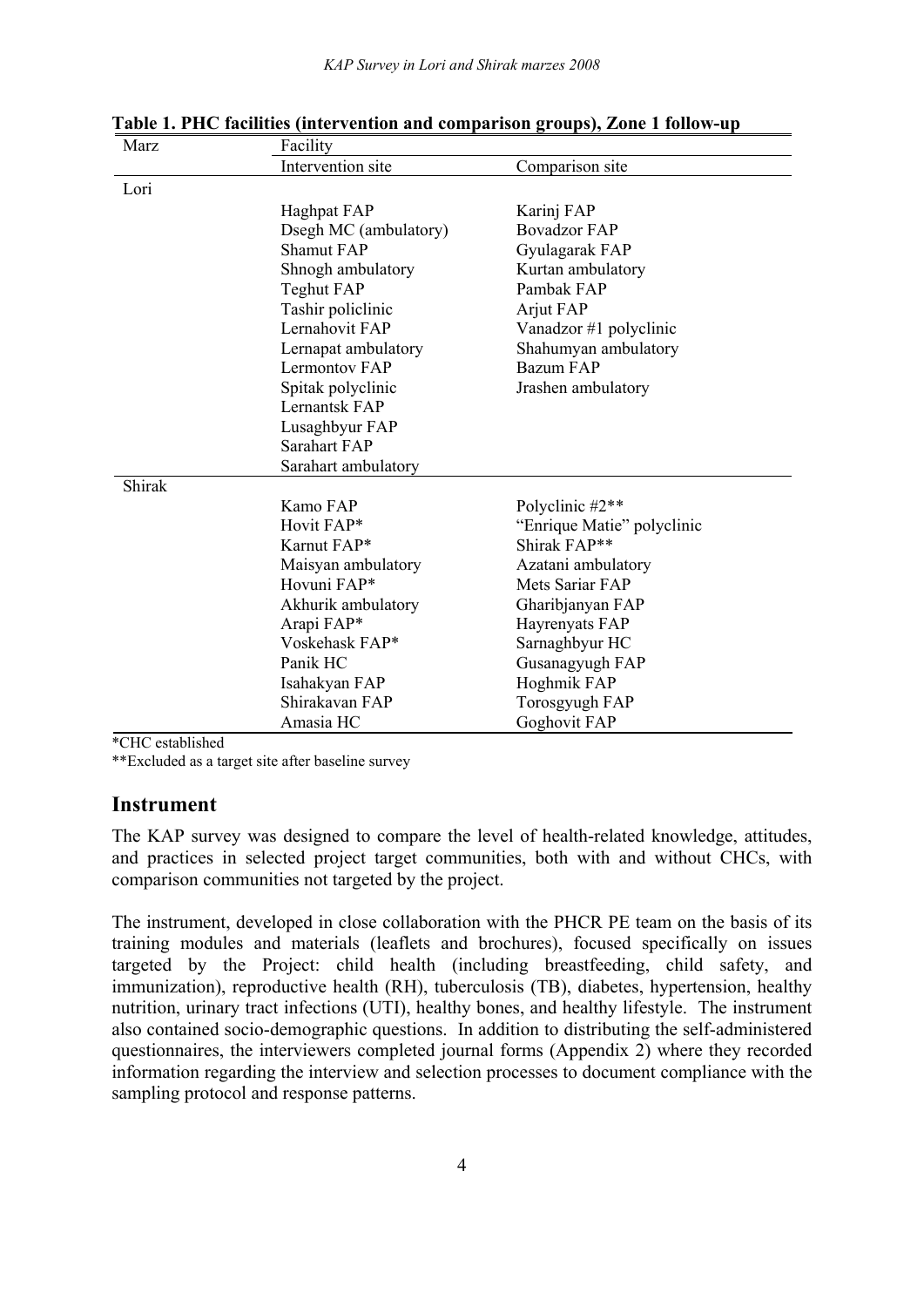### **Training/pre-testing/data collection & entry**

Interviewer training and pre-testing lasted one day in each marz. The PHCR M&E Team developed and delivered to interviewers a training guide containing important information regarding the research objectives, methods, sampling/interview administration, and timeline. Three interviewers in Lori marz and three interviewers in Shirak marz participated in this assessment. The interviewers received all the items necessary to conduct the fieldwork, including facility code lists, journal forms, maps, instruments in Armenian and Russian, envelopes, folders, and pencils. Data collection took place in July 2008. The staff the Center for Health Services Research and Development of the American University of Armenia, trained by the Project's M&E Team, entered that data into SPSS 11 statistical package. Double entry and subsequent cleaning ensured the accuracy of the database.

#### **Data analysis**

The KAP survey, focused on health issues targeted by the Project: child health (including breastfeeding, child safety, and immunization), RH, STD, TB, diabetes, hypertension, healthy nutrition, UTI, healthy bones, and healthy lifestyle. The data were analyzed by specific topic and in aggregate (e.g., child care) for both the intervention and comparison groups.

However, since Community Health Committees were not established in all Zone 1 1intervention villages, this report analyzes responses from facilities in villages with CHCs separately from those without. For "knowledge" items, each correct response to one of the 16 items was valued as one while incorrect or "don't know" responses were scored as zero. For the eight "attitudinal" items a score of one was given for each favorable attitude and a zero to each unfavorable or indifferent response (see Appendix 1). For "practice" items (4 items), responses consistent with evidence-based recommendations were scored as one; other responses were scored as zero. The M&E team then converted these scores to percentages. Summative scores were not calculated if answers to any element were missing. This led to missing values for up to 18% of the summary scores.

# **Results**

#### **Client knowledge**

The 16 knowledge items consisted of five items on child health, breast feeding, immunization, and safety; two items on healthy nutrition; two on diabetes; two on STDs; and one each on reproductive health, hypertension, osteoporosis, TB, and UTI. Table 2 provides the proportion of correct answers. The intervention group demonstrated better knowledge on prevention of whooping cough and vaccination. Respondents from the intervention group were also more likely to be aware of the risk factors for Type 2 Diabetes and its early signs and to know about condom use and UTIs, though the proportion of correct answers for the last item was low. In general, respondents demonstrated good knowledge on breastfeeding, child diarrhea, use of condoms, and threat of contracting HIV if getting an injection with unsterilized needle. About three-fourths of the intervention group respondents knew that home-canned food can be threatening for health; about one-third of respondents knew that contraceptive pills do not protect from STDs, and less than half knew that profuse night sweating could be a sign of TB and that hypertension does not cause any noticeable symptoms in its early stages (Table 2). The cumulative knowledge score was significantly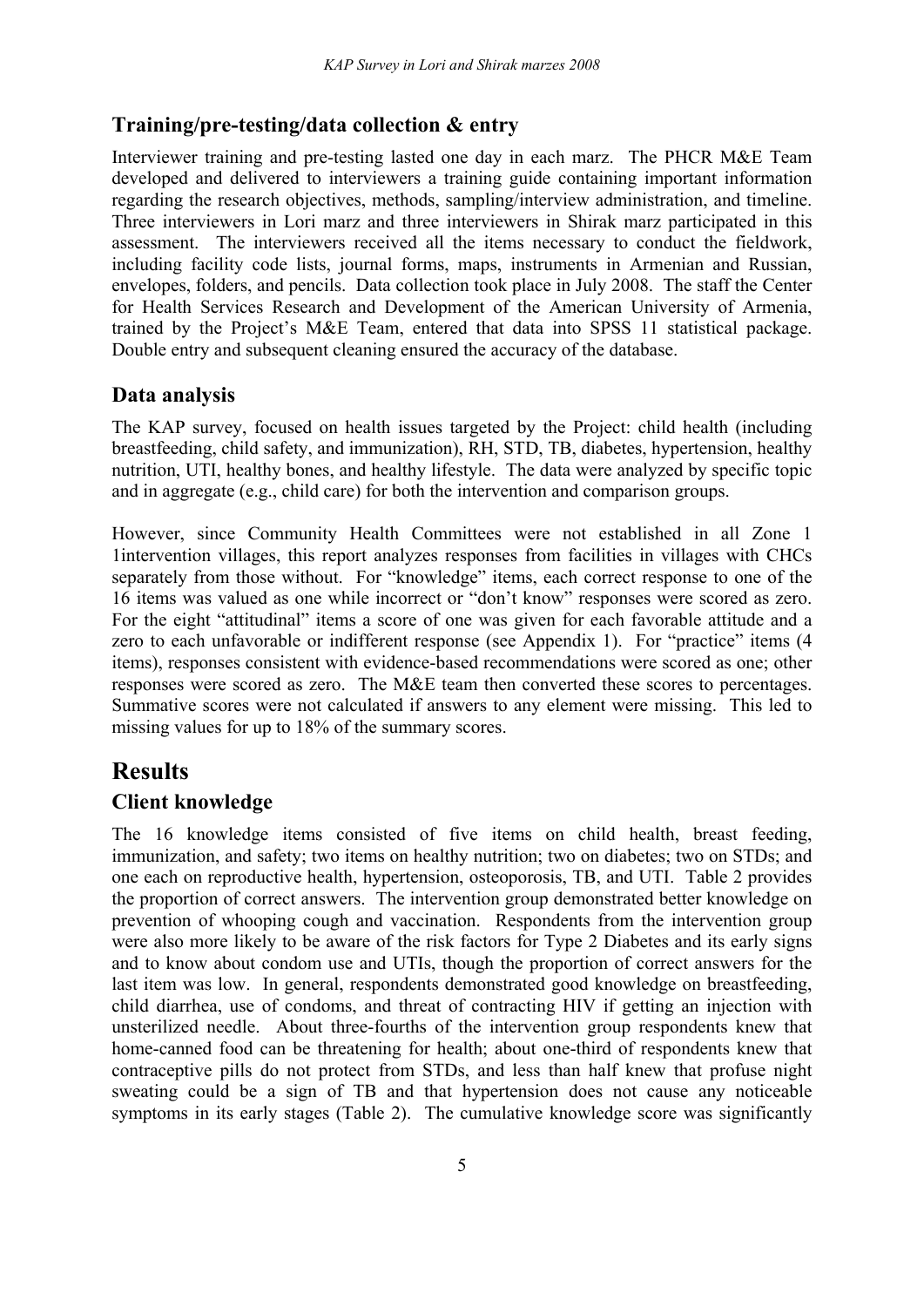higher in both the CHC and non-CHC intervention groups than in the comparison group: 51.8  $(SD<sup>1</sup>$ . 15.3) and 52.1 (SD. 15.2) versus 46.8 (SD. 16.1).

<u>.</u>

<sup>&</sup>lt;sup>1</sup> The *standard deviation* (SD) is a statistic that shows how tightly all the various examples are clustered around the mean in a set of data. When the examples are tightly bunched together and the bell-shaped curve is steep, the standard deviation is small. When the examples are spread apart and the bell curve is relatively flat, that says there is a relatively large standard deviation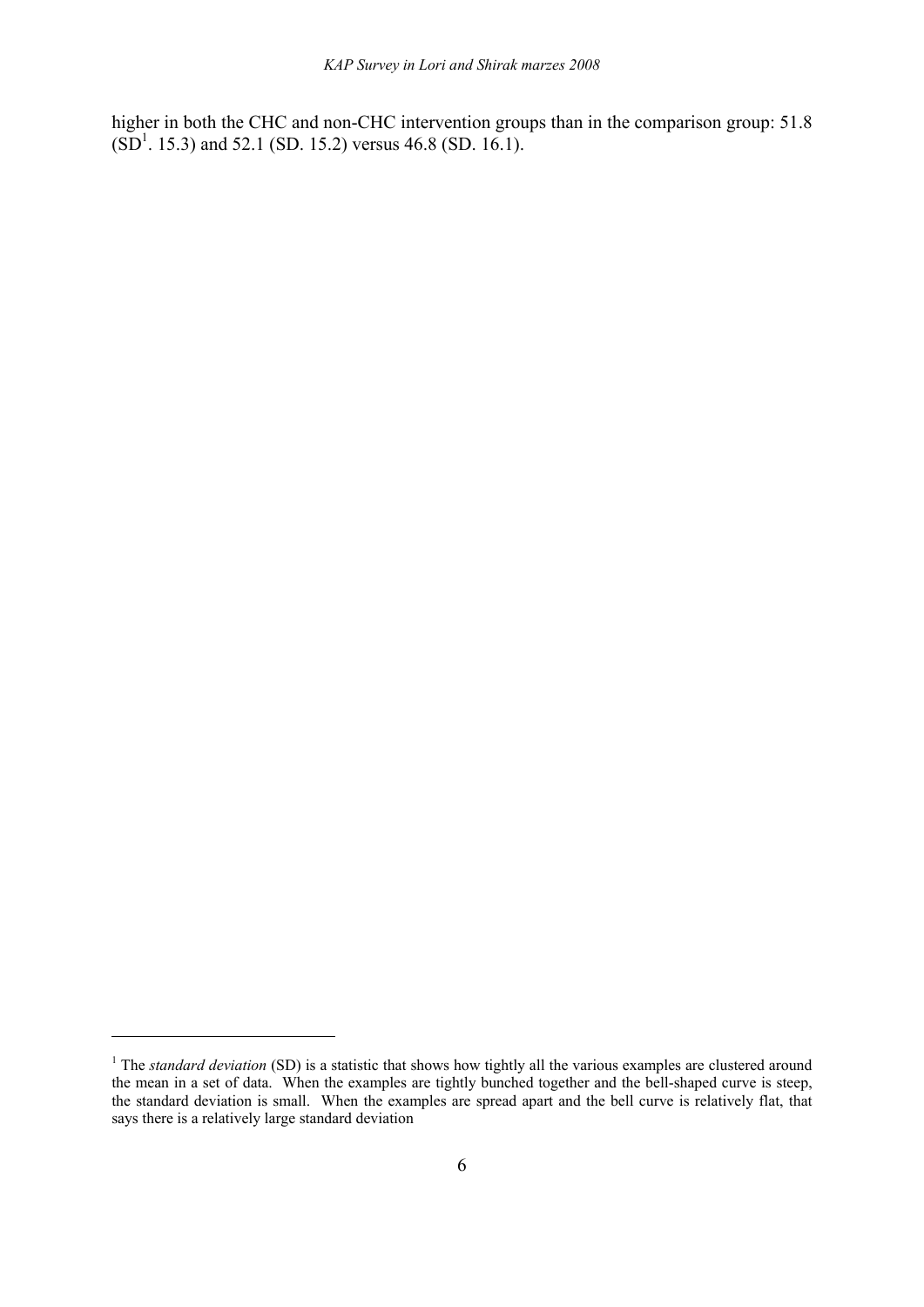| ć |                     |
|---|---------------------|
|   |                     |
|   |                     |
|   |                     |
|   | こじょうし<br>ì          |
|   |                     |
|   |                     |
|   |                     |
|   |                     |
|   | i                   |
|   |                     |
|   | $U_n$ in $\sigma b$ |
|   | i<br>D              |
|   |                     |
|   |                     |
|   | $\overline{u}$      |
|   |                     |
|   |                     |
|   | ייי יי              |
|   |                     |
|   | י<br>נ              |
|   |                     |
|   | Ξ                   |
|   | $\sim$              |
|   |                     |
|   | 2.14117             |
|   |                     |
|   |                     |
|   |                     |
|   |                     |
| ŗ |                     |
|   |                     |
|   |                     |
|   |                     |
|   |                     |
|   |                     |

|                                                                                                                                                      |                  | Intervention                                          |                | Intervention  |                        | Comparison                                              |
|------------------------------------------------------------------------------------------------------------------------------------------------------|------------------|-------------------------------------------------------|----------------|---------------|------------------------|---------------------------------------------------------|
|                                                                                                                                                      |                  | with CHC                                              |                | without CHC   |                        |                                                         |
|                                                                                                                                                      | $\mathbf{a}$     | $\frac{6}{6}$                                         | $\mathbf{a}$   | $\frac{5}{6}$ | n                      | $\frac{5}{6}$                                           |
| For the first six months of life, a baby does not need any food or drink except breast milk                                                          |                  | 71.3                                                  | 143            | 68.8          | ລັ                     | 68.4                                                    |
| It is in child's best interest to be breastfed into the second year of his life                                                                      |                  | 68.4                                                  | $\frac{36}{5}$ | 66.0          | 185                    | 62.9                                                    |
| Heavily dressing a child is a better way to prevent him from getting whooping cough than vaccination.*,**                                            | $\sqrt{2}$       | 59.0                                                  | 66             | 46.6          | $\overline{141}$       | 49.0                                                    |
| A child less than 4 years old should not be allowed to play with items smaller than his fist or toys with<br>components that can easily come loose.* | 99               | 73.3                                                  | 156            | 75.7          | 168                    | 58.5                                                    |
| When a child has diarrhea, he/she should be given liquids more than he/she normally drinks.                                                          | $\frac{5}{1}$    | 84.6                                                  | 178            | 86.0          | 247                    |                                                         |
| Home-canned food can be threatening for health.                                                                                                      | $\overline{101}$ | 74.3                                                  | 155            | 75.2          | 206                    | 85.2<br>70.3                                            |
| Fried food is healthier than baked food. (False)                                                                                                     | $\overline{c}$   | 14.7                                                  | $\frac{4}{5}$  | 20.2          | 63                     | 21.8                                                    |
| alse)<br>Excessive use of coffee cannot increase the risk of bone fractures. (F                                                                      |                  |                                                       | $\overline{6}$ |               | $\frac{55}{51}$        |                                                         |
| (False)*<br>Obesity does not contribute to the onset of adults' (type II) diabetes.                                                                  | 26               | $19.3$<br>$28.1$                                      |                |               |                        |                                                         |
| Frequent urination or excessive urine volume is a sign of diabetes.*                                                                                 |                  |                                                       |                |               |                        |                                                         |
| At its early stages, high blood pressure does not cause any noticeable symptoms.                                                                     | 355              | $28.7$<br>$49.1$<br>$41.3$<br>$7.5$<br>$1.5$<br>$1.5$ | 5488           |               | $47$<br>$118$<br>$125$ |                                                         |
| Profuse night sweating could be a sign of tuberculosis.                                                                                              | 59               |                                                       |                |               |                        |                                                         |
| Urinary tract infections are more frequent in boys than in girls. (False)*                                                                           | 28               |                                                       | 246            |               |                        |                                                         |
| Contraceptive pills protect from sexually transmitted diseases. (False)                                                                              | 43               |                                                       | 77             |               | 28                     | $17.0$<br>$18.0$<br>$16.4$<br>$44.0$<br>$8.2$<br>$25.2$ |
| Condoms can be re-used. (False)*                                                                                                                     | $\frac{5}{1}$    | 84.6                                                  | 65             | 80.1          | 209                    | 72.6                                                    |
| an unsterilized needle.<br>A person is at risk of contracting HIV if he is given an injection with                                                   | 117              | 85.4                                                  | 175            | $-84$         | 235                    |                                                         |
| Cumulative knowledge score, mean (SD) *                                                                                                              |                  | 51.8(15.3)                                            |                | 52.1 (15.2)   | 46.8 (16.1)            |                                                         |

**Table 2. Correct knowledge, by intervention and comparison groups**  Table 2. Correct knowledge, by intervention and comparison groups <sup>2</sup> P value is a measure of statistical significance and shows the probability that a difference between groups happened by chance. A lower P value for any difference in outcomes indicates a lower probability that the dif *P value* is a measure of statistical significance and shows the probability that a difference between groups happened by chance. A lower P value for any difference in outcomes indicates a lower probability that the difference was a result of chance. Results with a low P value are considered statistically significant. For example, a p-value of .01 (p = .01) means there is a 1 in 100 chance the result occurred by chance. For most social science research, a p-value of .05 or less is considered acceptable. means there is a 1 in 100 chance the result occurred by chance. For most social science research, a p-value of .05 or less is considered acceptable.

\*statistically significant difference between intervention (with CHC) and comparison groups,  $p^2 \leq 0.05$ 

\*statistically significant difference between intervention (with CHC) and comparison groups,  $p^2 \leq 05$ 

\*\*statistically significant difference between intervention group with CHC and intervention group without CHC, p ≤ .05

\*\* statistically significant difference between intervention group with CHC and intervention group without CHC,  $p \le 0.05$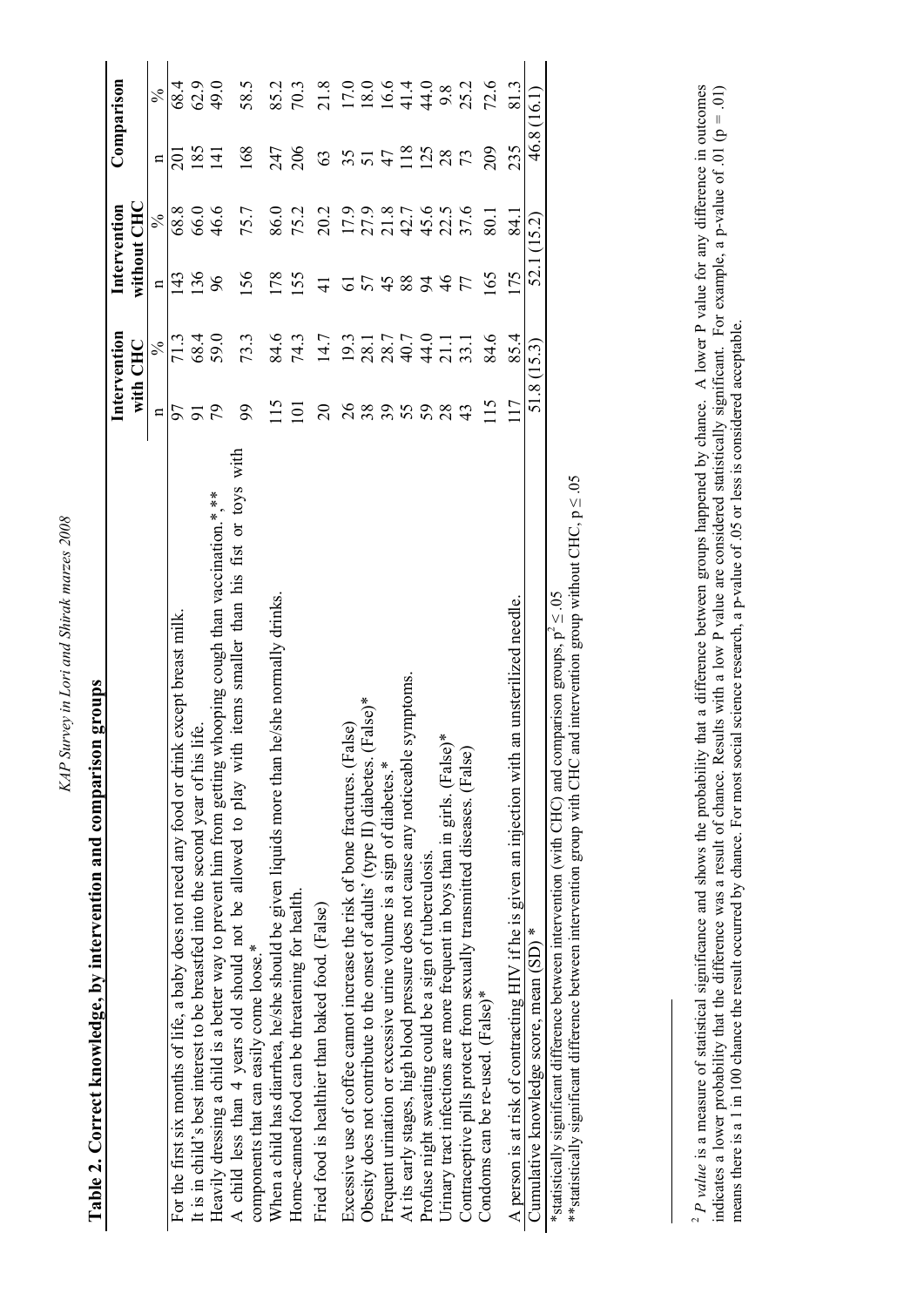## **Client attitude toward health issues**

The eight attitudinal items addressed healthy lifestyle, child health, and reproductive health (two items each), and diabetes and hypertension (one item each). The proportion of respondents exhibiting the desired attitude varied widely by item (33-95%), but was generally higher in the intervention group, with respondents from villages having CHC more likely to report desired attitudes (Table 3). The mean cumulative attitude scores were higher in both intervention subgroups: CHC 63.9% (SD. 18.8) and non-CHC 63.2 (SD.17.0) versus 60.4% (SD. 19.2) in the comparison group. Comparison respondents, however, demonstrated higher levels of desired attitudes toward tooth brushing in preschoolers. The greatest attitudinal deficits among all respondents related to the importance of adherence to vaccination schedule followed by provider's capacity to recommend contraceptive methods and physical activity as a preventive measure for hypertension.

|                                                                                                       | Intervention<br>with CHC |               | Intervention<br>without CHC |               | Comparison  |               |
|-------------------------------------------------------------------------------------------------------|--------------------------|---------------|-----------------------------|---------------|-------------|---------------|
|                                                                                                       | n                        | $\frac{0}{0}$ | n                           | $\frac{0}{0}$ | $\mathbf n$ | $\frac{0}{0}$ |
| Most people need regular medical check-ups in order<br>to maintain their health?                      | 129                      | 93.5          | 208                         | 95.0          | 274         | 93.5          |
| Many people can become healthier by changing their<br>lifestyle and behaviors?                        | 103                      | 74.6          | 167                         | 77.0          | 232         | 79.7          |
| Physically active lifestyle can prevent hypertension                                                  | 59                       | 43.4          | 83                          | 38.8          | 106         | 37.2          |
| Diabetes complications may not be prevented if<br>blood glucose level is well controlled*             | 108                      | 79.4          | 162                         | 75.7          | 188         | 65.5          |
| It is important to strictly follow the vaccine<br>schedules                                           | 53                       | 39.3          | 75                          | 36.1          | 94          | 32.9          |
| There is a need to brush teeth of a preschooler                                                       | 94                       | 68.1          | 151                         | 70.9          | 213         | 73.4          |
| At least three years of spacing between births is good<br>for both mother's and newborn's health*,**  | 121                      | 88.3          | 171                         | 80.3          | 214         | 74.3          |
| Healthcare provider can be helpful to a couple in<br>selecting an appropriate method of contraception | 51                       | 38.1          | 80                          | 37.6          | 113         | 39.2          |
| Cumulative attitudinal score, mean (SD)                                                               | 63.9(18.8)               |               | 63.2(17.0)                  |               | 60.4(19.2)  |               |

#### **Table 3. Desired attitudes, by intervention and comparison group**

\*statistically significant difference between intervention (with CHC) and comparison groups,  $p < 0.05$ \*\*statistically significant difference between intervention group with CHC and intervention group without CHC,  $p \leq .05$ 

## **Client practices**

The four practice items included two on healthy lifestyle (smoking and preventive primary care visits) and two on healthy nutrition (use of salt and solid fats such as butter, margarine, or lard). Table 4 shows the proportion of those who reported recommended behaviors. The only statistically significant difference was observed in the proportion of non-smokers across all groups. The proportion of non-smokers was dramatically higher in the intervention groups than the population rates for the country, but this finding is an artifact of the large proportion of women (83%) in the sample. Examining smoking by gender among all respondents provides smoking estimates closer to that of the population as a whole: 1.7% of women and 44.4% of men (Table 5). Analysis did not reveal significant differences in smoking among groups. The mean cumulative practice scores were similar across all groups.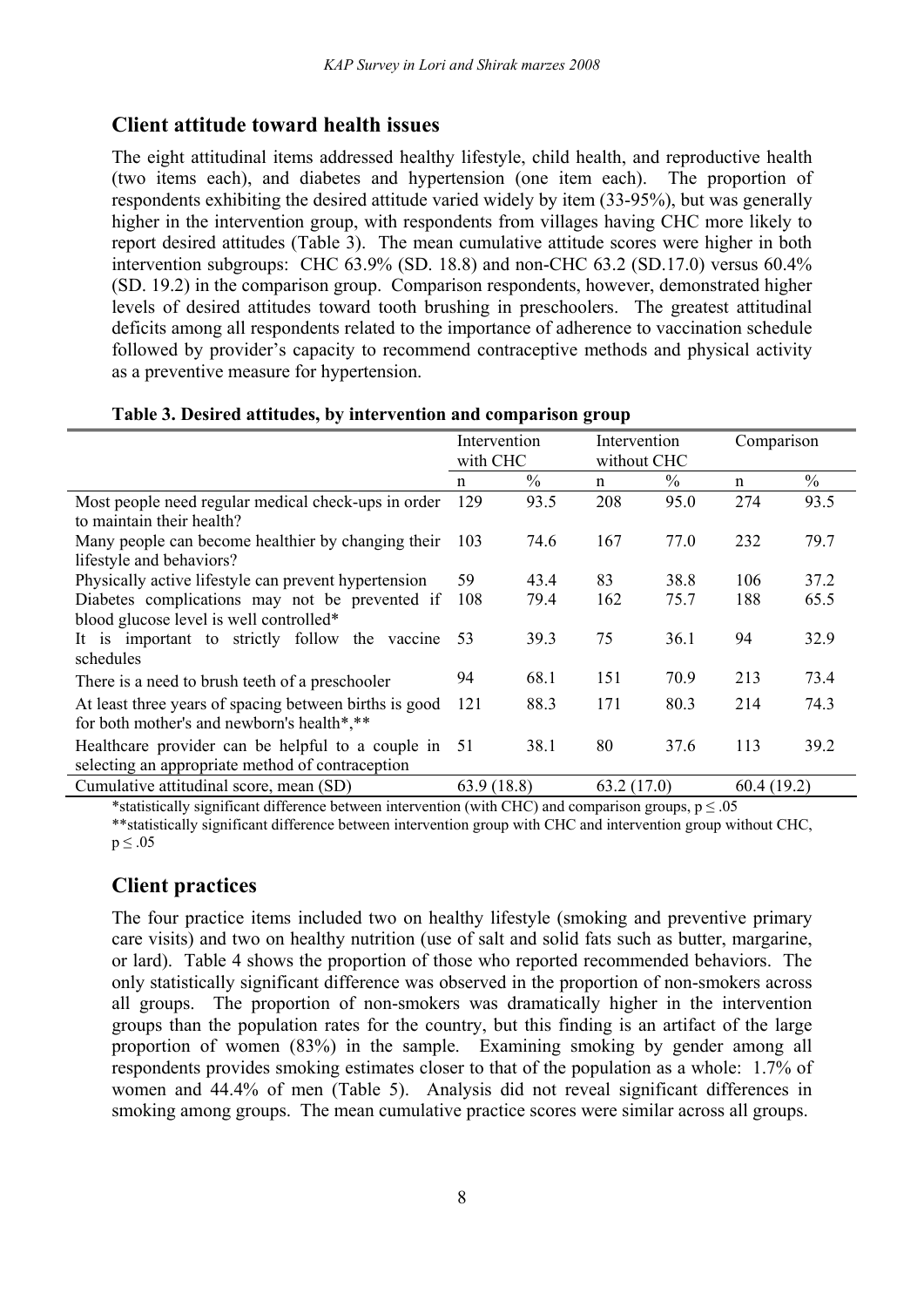|                                              | with CHC    | <b>Intervention</b> |            | Intervention<br>without CHC |            | Comparison    |
|----------------------------------------------|-------------|---------------------|------------|-----------------------------|------------|---------------|
|                                              | n           | $\%$                | n          | $\%$                        | n          | $\frac{0}{0}$ |
| Non-smoker*,**                               | 134         | 97.1                | 198        | 90.8                        | 261        | 87.9          |
| Does not add salt before tasting it*         | 97          | 70.8                | 168        | 78.5                        | 234        | 79.9          |
| Usually fries with vegetable oils            | 53          | <b>39.0</b>         | 81         | 38.2                        | 111        | 38.0          |
| Had preventive health visit within past year | 72          | 52.6                | 124        | 56.9                        | 161        | 54.6          |
| Cumulative practice score, mean (SD)         | 64.4 (19.7) |                     | 66.8(22.4) |                             | 65.4(21.9) |               |

#### **Table 4. Desired practices, by intervention and comparison group**

\*statistically significant difference between intervention (with CHC) and comparison groups,  $p \le 0.05$ \*\*statistically significant difference between intervention group with CHC and intervention group without CHC,  $p \leq .05$ 

| Table 5. Showing practice, by genuer |                |               |      |     |  |  |
|--------------------------------------|----------------|---------------|------|-----|--|--|
|                                      | Male<br>Female |               |      |     |  |  |
|                                      | n              | $\frac{0}{0}$ |      |     |  |  |
| Smoker                               | 48             | 44 1          |      |     |  |  |
| Non-smoker                           | 60             | 55.6          | 523. | 983 |  |  |

#### **Table 5. Smoking practice, by gender**

Most respondents (87.0% CHC and 81.6% non-CHC, 83.7% comparison group) reported interest in receiving information on health-related topics in the future. Many people stated they were interested in all topics. Among most frequently mentioned topics of interest were general health issues, hypertension, cancer, diabetes, STDs, and preventive care. Nearly two-thirds (61.2%) of respondents from sites with CHCs were aware of those committees in their community. Surprisingly, 24.3% of intervention sites without CHCs and 18.3% of respondents from comparison sites reported having CHCs established in their communities.

About two-thirds of respondents in all groups mentioned that they have participated in some activities led by a CHC. About 83% of respondents in communities with CHCs mentioned that they received printed health education materials from a CHC member (85.1% and 73.5% in communities without CHCs and control communities respectively) and 72.1% of respondents in intervention sites mentioned that they red those materials (70.0% and 80.0% in communities without CHCs and control communities respectively). An overwhelming majority of respondents mentioned that they received PE materials (Table 6).

The high proportion of respondents stating that they received health education materials in comparison sites could be explained by word-of-mouth or by education activities of other health projects.

| raoic of Froportion or respondents receiving FE materials |                                                                |      |    |      |            |      |  |  |
|-----------------------------------------------------------|----------------------------------------------------------------|------|----|------|------------|------|--|--|
| <b>Received information on:</b>                           | <b>Intervention</b><br>Intervention<br>with CHC<br>without CHC |      |    |      | Comparison |      |  |  |
|                                                           | n                                                              | $\%$ | n  | $\%$ | n          | $\%$ |  |  |
| Open enrollment                                           | 69                                                             | 92.0 | 37 | 86.0 | 30         | 83.3 |  |  |
| Bone diseases                                             | 48                                                             | 65.8 | 25 | 61.0 | 12         | 36.4 |  |  |
| Diabetes                                                  | 55                                                             | 74.3 | 33 | 78.6 | 14         | 45.2 |  |  |
| STIs prevention                                           | 54                                                             | 74.0 | 32 | 78.0 | 22         | 68.8 |  |  |
| High blood prevention                                     | 64                                                             | 86.5 | 35 | 79.5 | 21         | 67.7 |  |  |
| Child nutrition                                           | 62                                                             | 84.9 | 32 | 76.2 | 31         | 88.6 |  |  |
| Children safety                                           | 64                                                             | 88.9 | 36 | 83.7 | 27         | 81.8 |  |  |
| Family planning                                           | 51                                                             | 71.8 | 32 | 76.2 | 28         | 87.5 |  |  |

#### **Table 6. Proportion of respondents receiving PE materials**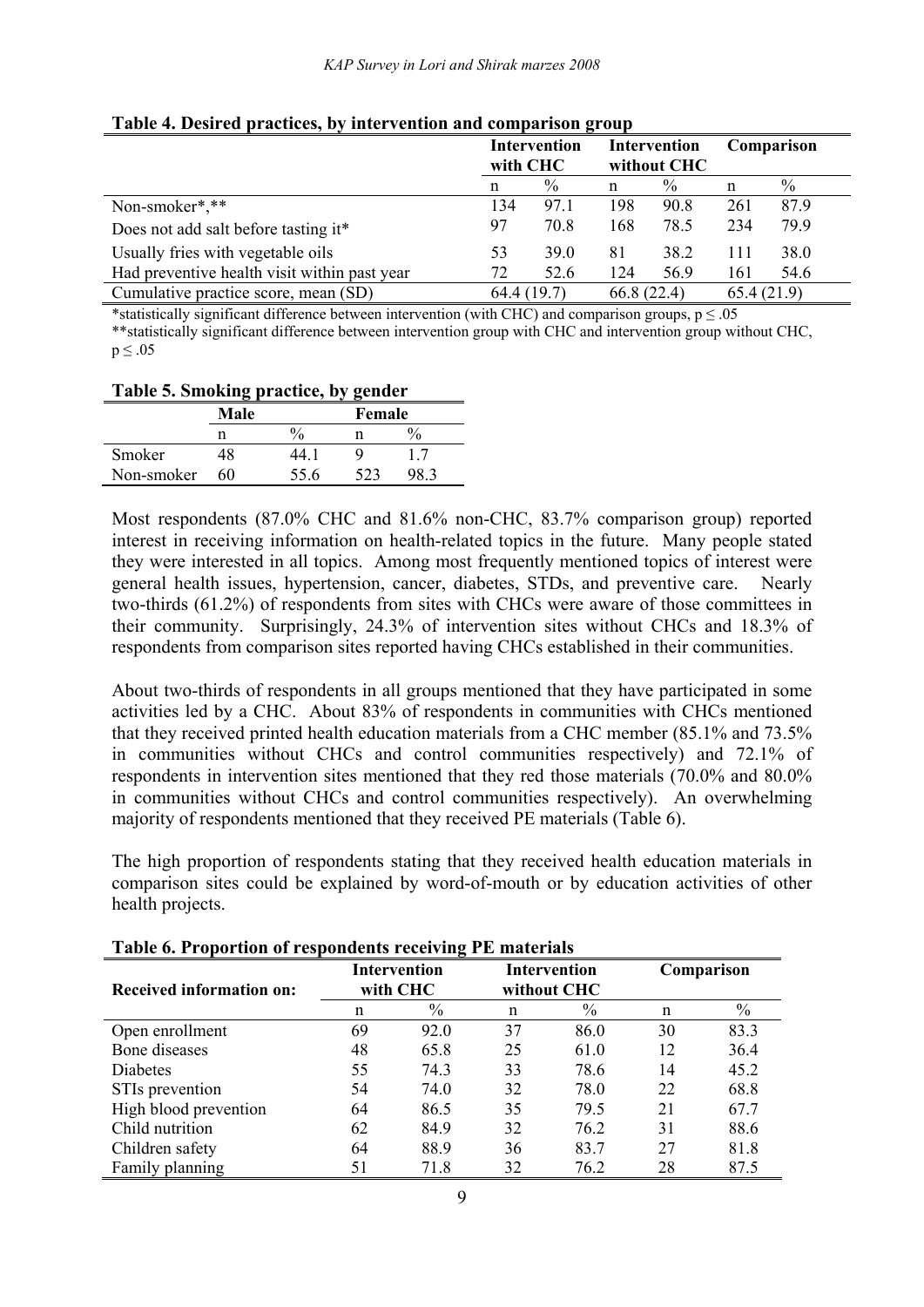About 65% of respondents in the intervention sites mentioned that health information received from the CHCs influenced their decision to visit a health facility (66.7% and 67.4% in communities without CHCs and control communities respectively) and 86.1% respondents in the intervention sites mentioned that CHC's work was useful to solve health problems in their communities (82.7 and 80.4% in communities without CHCs and control communities respectively).

## **Client KAP levels by PHCR Project targeted topic**

Aggregate KAP scores were computed by health topic (combining related knowledge, attitude, and practice items for a given topic) and reported as a percentage. This resulted in scores for child health & care (seven items, including breastfeeding, vaccination, child care, and child safety), breastfeeding (two items), vaccination (two items), child care (two items), child safety (one item), healthy nutrition (four items), healthy lifestyle (four items), diabetes (three items), reproductive health (three items), hypertension (two items), STDs (two items), osteoporosis (one item), TB (one item), and UTI (one item). Table 6 presents the results comparing the intervention and comparison groups by topic. Significantly higher scores were observed for child health care topics (especially child safety), diabetes, reproductive health, and STDs in the intervention group(s). The aggregate KAP sore for UTIs was one of the lowest, though still significantly higher in the intervention group(s). The overall KAP score was significantly higher in the intervention group with CHC compared to the control group (Table 7).

|                           | Intervention |             | Intervention |             | Comparison |             |
|---------------------------|--------------|-------------|--------------|-------------|------------|-------------|
|                           | with CHC     |             |              | without CHC |            |             |
|                           | n            | Mean $(SD)$ | n            | Mean $(SD)$ | N          | Mean $(SD)$ |
| Child care (cumulative)*  | 130          | 66.6 (17.4) | 194          | 64.5(19.7)  | 269        | 61.4(22.2)  |
| Breastfeeding*            | 133          | 70.7(38.0)  | 205          | 67.6(36.5)  | 291        | 65.5(36.5)  |
| Vaccination               | 132          | 49.2(38.6)  | 198          | 41.4(36.0)  | 281        | 40.7(37.6)  |
| Child care                | 136          | 76.8(29.8)  | 204          | 78.7(28.5)  | 285        | 79.5 (28.6) |
| Child safety*             | 134          | 73.9(44.1)  | 206          | 75.7(43.0)  | 287        | 58.5 (49.4) |
| Healthy nutrition         | 131          | 49.2(20.1)  | 191          | 53.0(21.2)  | 271        | 52.9(21.7)  |
| Healthy lifestyle         | 136          | 79.6 (18.3) | 214          | 79.5 (20.4) | 282        | 79.1 (21.4) |
| Diabetes*                 | 134          | 73.9(44.1)  | 206          | 75.7(43.0)  | 287        | 58.5 (49.4) |
| Reproductive health*      | 131          | 70.7(24.8)  | 203          | 66.2(27.0)  | 280        | 62.3(29.9)  |
| Hypertension              | 133          | 34.2 (33.4) | 201          | 35.3(33.1)  | 277        | 31.0(31.2)  |
| <b>STDs</b>               | 130          | 60.3(29.0)  | 204          | 60.5(31.8)  | 288        | 53.1(31.1)  |
| Osteoporosis              | 135          | 19.3(39.6)  | 206          | 17.0(37.6)  | 288        | 21.2(40.9)  |
| Tuberculosis              | 134          | 44.0 (49.8) | 206          | 45.6(49.9)  | 284        | 44.0 (49.7) |
| Urinary tract infections* | 133          | 21.1(40.9)  | 204          | 22.5(41.9)  | 287        | 9.6(29.7)   |
| Overall KAP score*        | 114          | 57.0 (11.9) | 166          | 57.5(12.6)  | 218        | 53.8 (13.5) |

**Table 7. Aggregate KAP scores by health topic, intervention and comparison groups** 

\*statistically significant difference between intervention (with CHC) and comparison groups,  $p \le 0.05$ 

#### **Client KAP levels by socio-demographic characteristics**

Tables 8 and 9 summarize respondent KAP level by socio-demographic characteristics. Knowledge and practice varied across marzes, with Shirak residents demonstrating generally more favorable scores. Standard of living was not associated with KAP scores. Women had more favorable practices than men did. Younger respondents exhibited significantly better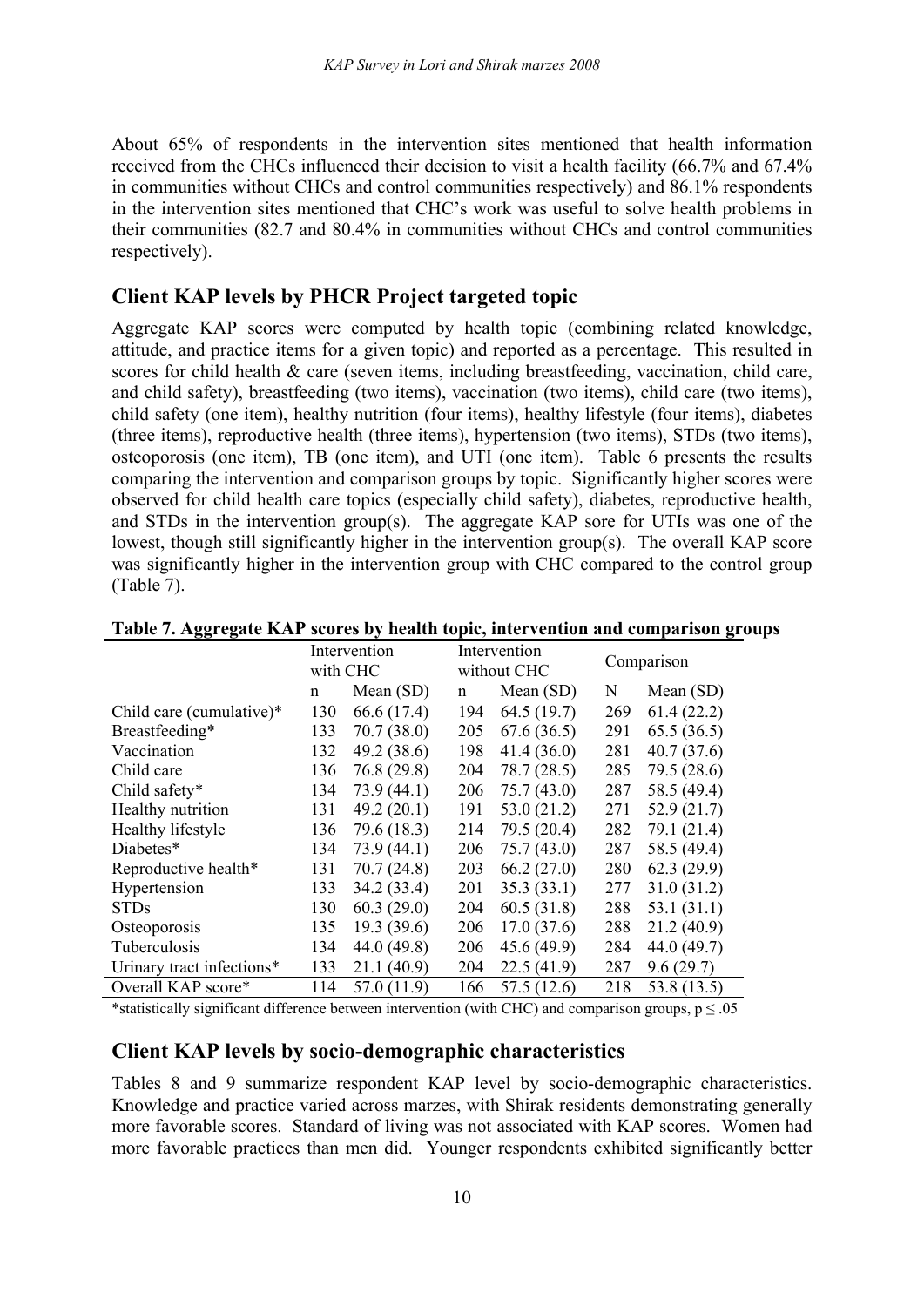knowledge and attitudes. Higher education level was positively associated with desired knowledge, attitudes, and overall scores.

| $\frac{1}{2}$ $\frac{1}{2}$ $\frac{1}{2}$ $\frac{1}{2}$ $\frac{1}{2}$ $\frac{1}{2}$ $\frac{1}{2}$ $\frac{1}{2}$ $\frac{1}{2}$ $\frac{1}{2}$ $\frac{1}{2}$ $\frac{1}{2}$ $\frac{1}{2}$ $\frac{1}{2}$ $\frac{1}{2}$ $\frac{1}{2}$ $\frac{1}{2}$ $\frac{1}{2}$ $\frac{1}{2}$ $\frac{1}{2}$ $\frac{1}{2}$ $\frac{1}{2}$ | Knowledge      | Attitude       | Practice       | Overall KAP    |
|---------------------------------------------------------------------------------------------------------------------------------------------------------------------------------------------------------------------------------------------------------------------------------------------------------------------|----------------|----------------|----------------|----------------|
|                                                                                                                                                                                                                                                                                                                     | score          | score          | score          | score          |
|                                                                                                                                                                                                                                                                                                                     | mean $(SD)$    | mean $(SD)$    | mean(SD)       | mean $(SD)$    |
| Age                                                                                                                                                                                                                                                                                                                 |                |                |                |                |
| Younger $\leq 44$                                                                                                                                                                                                                                                                                                   | $51.2(16.2)^*$ | $63.9(18.3)*$  | $63.8(21.6)^*$ | 56.8 (13.3)    |
| Older ( $\geq$ 44)                                                                                                                                                                                                                                                                                                  | $47.9(15.3)*$  | $60.2(18.6)^*$ | $68.0(21.6)^*$ | 54.6 (12.5)    |
| Gender                                                                                                                                                                                                                                                                                                              |                |                |                |                |
| Female                                                                                                                                                                                                                                                                                                              | 49.4(15.3)     | 62.7(17.6)     | $67.7(20.3)*$  | 56.0(12.5)     |
| Male                                                                                                                                                                                                                                                                                                                | 51.3(18.6)     | 51.1(22.2)     | $56.6(24.2)^*$ | 54.6 (15.4)    |
| Education                                                                                                                                                                                                                                                                                                           |                |                |                |                |
| School $(< 10$ years)                                                                                                                                                                                                                                                                                               | $45.2(19.6)^*$ | $54.6(19.9)^*$ | 61.4(21.4)     | $50.9(16.9)*$  |
| School (10 years)                                                                                                                                                                                                                                                                                                   | $47.3(15.3)*$  | $59.7(17.8)^*$ | 65.3(21.3)     | $53.5(12.2)^*$ |
| Professional/technical                                                                                                                                                                                                                                                                                              | $52.4(14.2)^*$ | $65.3(17.7)^*$ | 67.0(22.1)     | $58.6(11.5)^*$ |
| Institute/University or postgraduate                                                                                                                                                                                                                                                                                | $53.5(15.8)^*$ | $67.6(17.9)*$  | 66.5(21.7)     | 59.2 (12.8)*   |
| Standard of living                                                                                                                                                                                                                                                                                                  |                |                |                |                |
| Below average                                                                                                                                                                                                                                                                                                       | 48.9 (17.2)    | 59.7(18.0)     | 66.5(21.9)     | 55.0 (13.4)    |
| Average                                                                                                                                                                                                                                                                                                             | 50.4(15.3)     | 63.1(18.9)     | 65.5(21.8)     | 56.6 (12.6)    |
| Above average                                                                                                                                                                                                                                                                                                       | 48.8 (15.3)    | 62.9(17.2)     | 65.0(21.2)     | 54.9 (13.1)    |

#### **Table 8. KAP scores by age, gender, education, standard of living**

\*statistically significant difference,  $p \le 0.05$ 

#### **Table 9. KAP scores by monthly household income and marz**

|                          | Knowledge<br>score<br>mean $(SD)$ | <b>Attitude</b><br>score<br>mean $(SD)$ | <b>Practice</b><br>score<br>mean(SD) | <b>Overall</b><br><b>KAP</b> score<br>mean $(SD)$ |
|--------------------------|-----------------------------------|-----------------------------------------|--------------------------------------|---------------------------------------------------|
| <b>Monthly household</b> |                                   |                                         |                                      |                                                   |
| income (drams)           |                                   |                                         |                                      |                                                   |
| $<$ 25,000               | 49.4 (16.2)                       | 59.9 (19.6)                             | 68.2(20.6)                           | 55.7(12.7)                                        |
| $25,000 - 50,000$        | 49.2(15.7)                        | 61.5(18.7)                              | 63.3(21.4)                           | 55.0(13.3)                                        |
| $51,000 - 100,000$       | 50.5(15.0)                        | 63.0(19.7)                              | 65.7(21.9)                           | 56.6(13.1)                                        |
| >101,000                 | 51.9 (16.9)                       | 65.6(21.4)                              | 65.2(17.1)                           | 57.7 (14.7)                                       |
| <b>Marz</b>              |                                   |                                         |                                      |                                                   |
| Lori                     | 48.0 $(15.0)^*$                   | 62.7(18.3)                              | $69.0(21.4)^*$                       | 55.4 (12.5)                                       |
| Shirak                   | $51.2(16.4)$ *                    | 61.5(18.5)                              | $62.3(21.4)$ *                       | 56.2 (13.4)                                       |

\*statistically significant difference,  $p \le 0.05$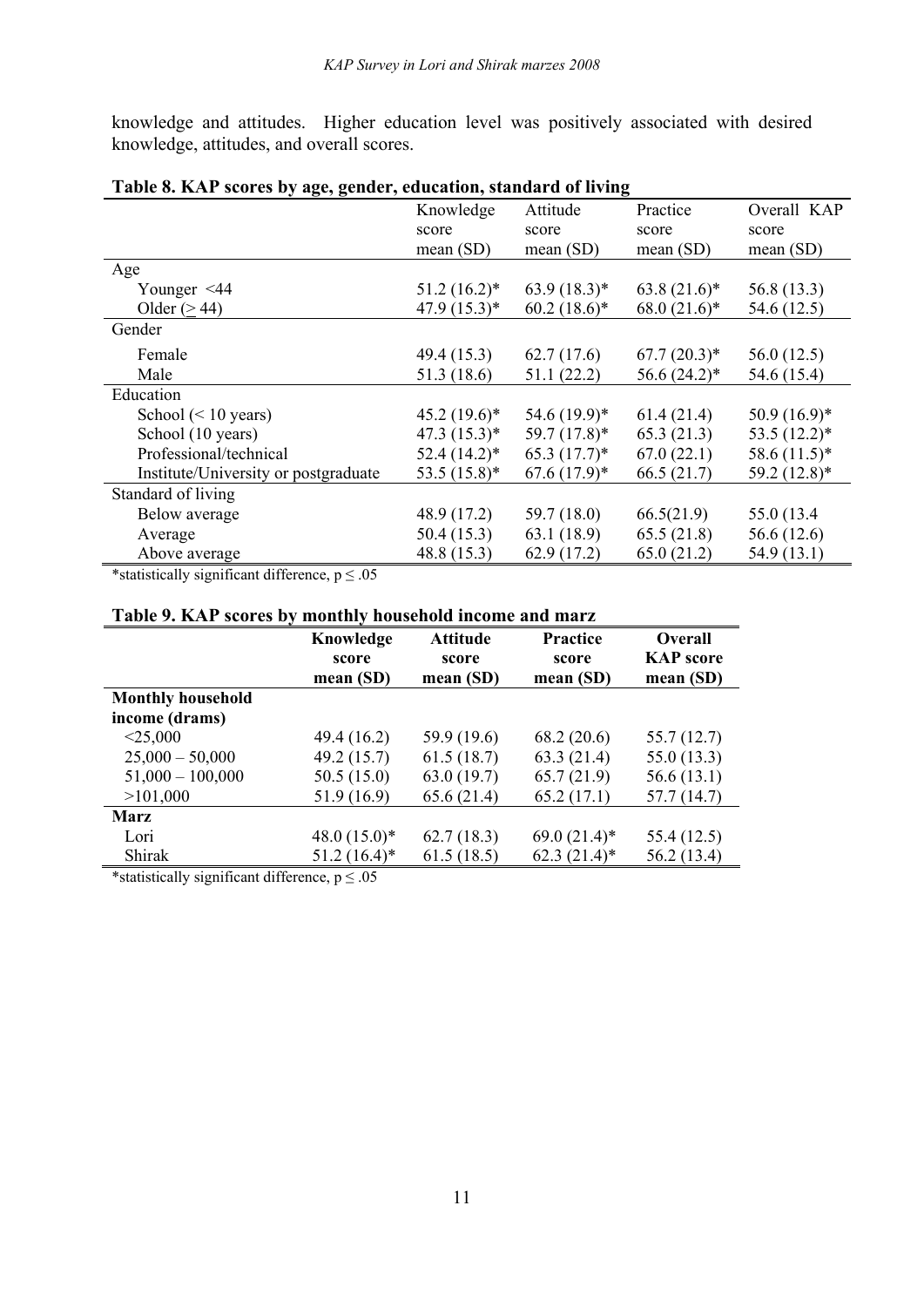# **Conclusions and Recommendations**

The main KAP findings are summarized below:

- **The intervention and comparison groups are different.** 
	- o Cumulative knowledge scores were statistically significantly higher in both the CHC and non-CHC intervention groups (51.8% and 52.1%, respectively) compared to control respondents (46.8%), but still low.
	- o Cumulative attitude and practice scores were similar across all groups.
	- o The overall KAP score was statistically significantly higher in both CHC and non-CHC intervention groups (57.0% and 57.5%) versus 53.8% in the comparison group.
- Most respondents desire health education information. Most (> 80%) respondents in all groups expressed interest in receiving literature on one or more health education topics. Many were interested in general health information, as well as in information on hypertension, cancer, diabetes, STDs, and preventive care.
- **Respondents know most about diabetes, reproductive health, child care, and STDs**. The aggregate KAP score for diabetes was 74%, reproductive health 70%, child care 67%, and STDs 60%.
- **Respondents know least about osteoporosis, hypertension, and TB**.
	- o The lowest KAP scores were observed for osteoporosis, hypertension, and TB (19.3%, 34.2%, and 44%, respectively. These findings stress the need for the PHCR project's PE activities to target these topics during CHC trainings.
	- o Smoking rates in survey population were close to the population as a whole estimates. About 2% of women and 45% of men in survey population were smokers.
- **More respondents in comparison group reported non-desirable nutrition practices**. About 10% more respondents in the comparison group reported adding salt before tasting it.
- **Knowledge and attitude scores are negatively associated with age and positively associate with education.** 
	- o Younger respondents demonstrated statistically significantly more favorable knowledge and attitude scorers compared to older ones, suggesting the need to target older populations.
	- o Higher educational level was statistically significantly positively associated with desired knowledge and attitude scores, suggesting the need to target population with lower education levels.

Analysis and comparison of intervention and comparison groups' data demonstrate that the project is working as intended. Several significant findings with implications for guiding further development of the PHCR Project's public education component emerged from this assessment:

- Although comparison of patients' cumulative knowledge scores demonstrates better results in intervention sites, they are still low
- Lack of knowledge about TB, osteoporosis, and hypertension indicates the need to address these topics during project's public education activities.
- Desire to receive health education materials expressed by most respondents, indicates the need to continue health education activities in communities.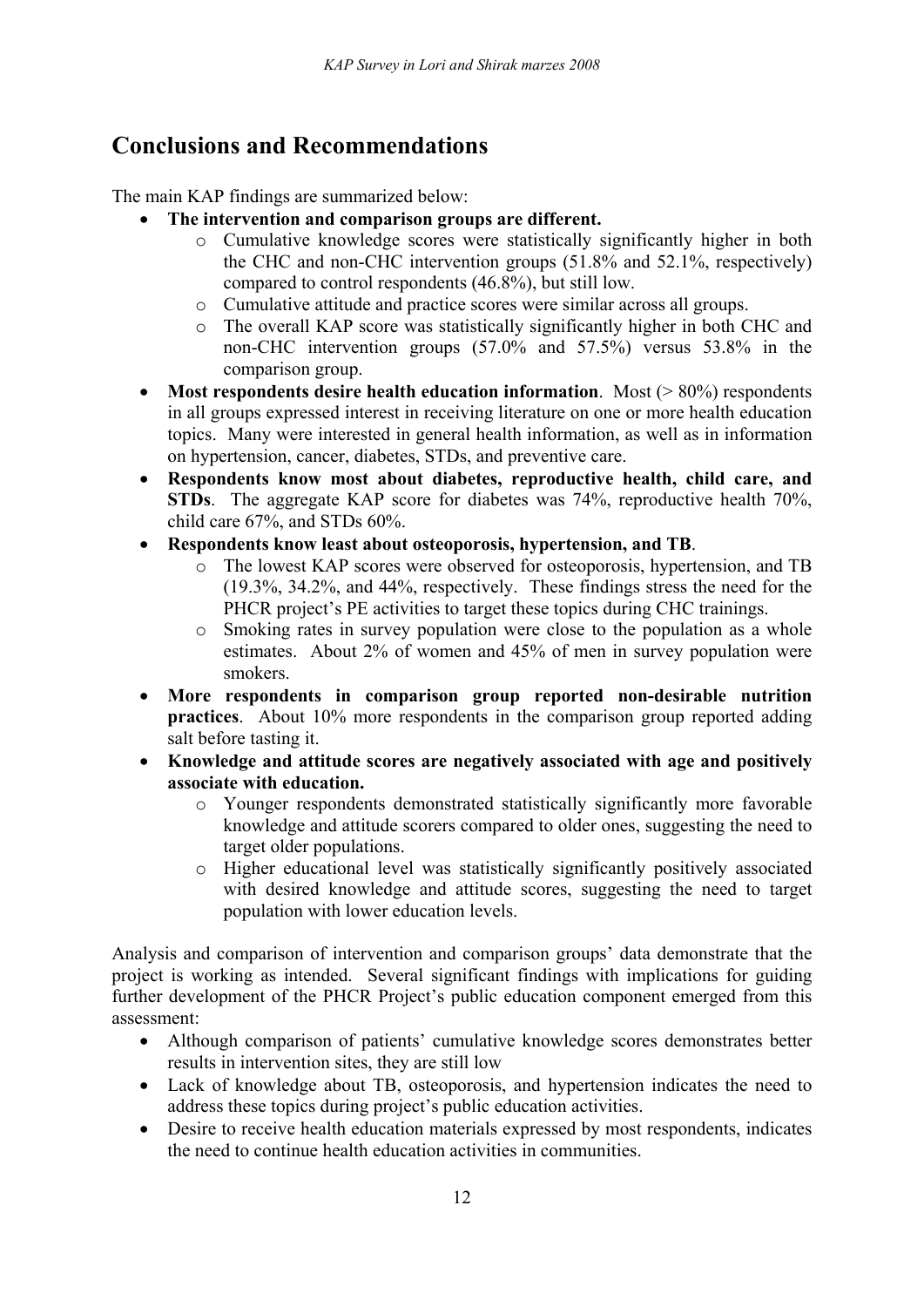- High smoking rates in men indicate importance of continuous and consistent efforts to reduce tobacco consumption in Armenia
- Given better KAP scores in communities where CHCs are established, it is important to expand the role of CHCs, as well as to establish CHCs in villages not targeted by the project.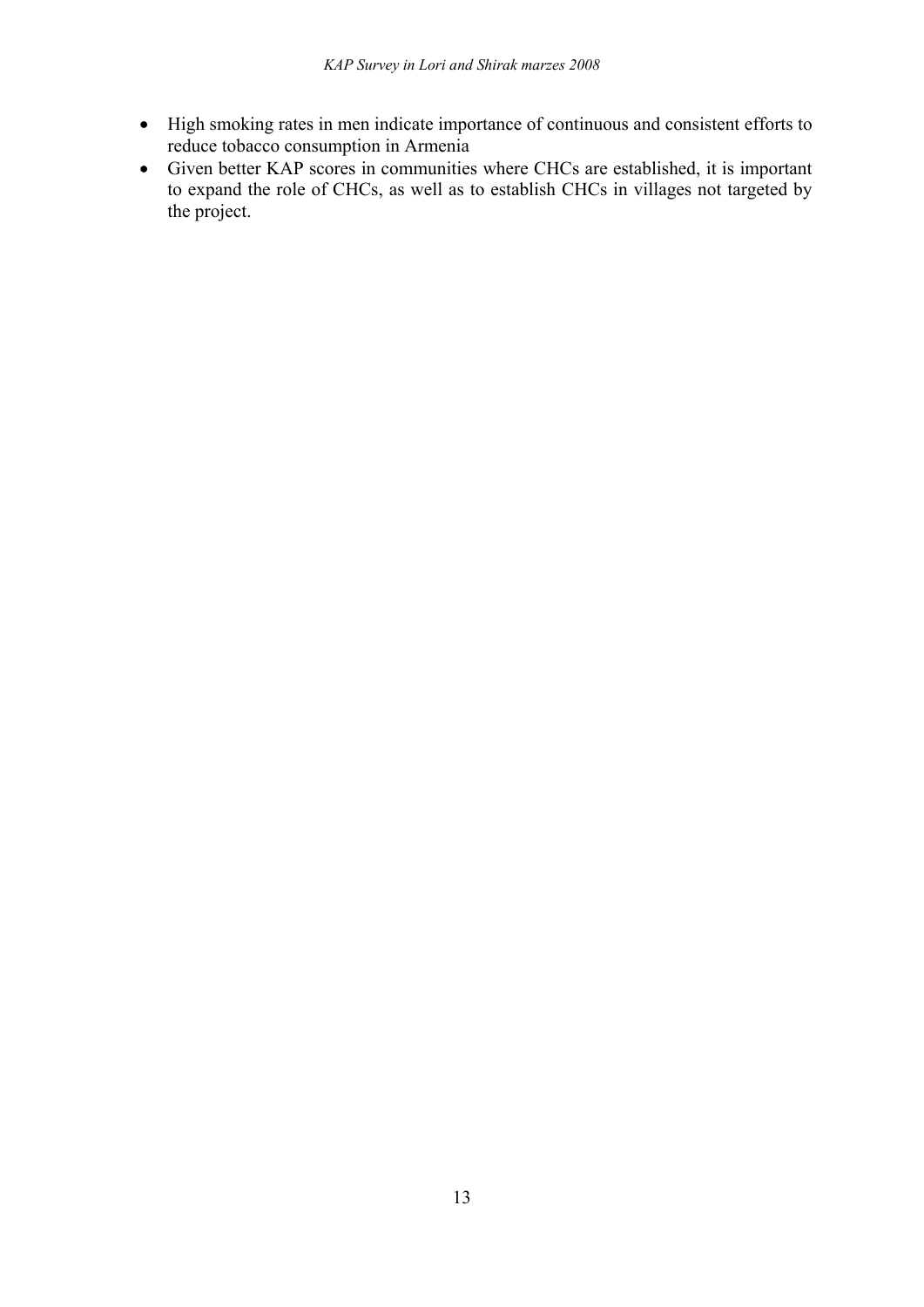#### **Health Knowledge, Attitude, & Practice Survey**

 *The following questions assess your attitudes about several health-related issues. Your answers will help us to better organize and evaluate health education activities in your community. Thanks in advance.* 

| For the first six months of life, a baby does not need any<br>food or drink except breast milk.                                                                 | $\Box$ 1. True | $\square$ 2. False | $\Box$ 3. Don't know |
|-----------------------------------------------------------------------------------------------------------------------------------------------------------------|----------------|--------------------|----------------------|
| It is in child's best interest to be breastfed into the second<br>year of his life.                                                                             | $\Box$ 1. True | $\square$ 2. False | $\Box$ 3. Don't know |
| Heavily dressing a child is a better way to prevent him<br>from getting whooping cough than vaccination.                                                        | $\Box$ 1. True | $\square$ 2. False | $\Box$ 3. Don't know |
| A child less than 4 years old should not be allowed to play<br>with items smaller than his fist or toys with components<br>that can easily come loose.          | $\Box$ 1. True | $\square$ 2. False | $\Box$ 3. Don't know |
| When a child has diarrhea, he/she should be given liquids<br>more than he/she normally drinks.                                                                  | $\Box$ 1. True | $\square$ 2. False | $\Box$ 3. Don't know |
| Home-canned food can be threatening for health.                                                                                                                 | $\Box$ 1. True | $\square$ 2. False | $\Box$ 3. Don't know |
| Fried food is healthier than baked food.                                                                                                                        | $\Box$ 1. True | $\square$ 2. False | $\Box$ 3. Don't know |
| Excessive use of coffee cannot increase the risk of bone<br>fractures.                                                                                          | $\Box$ 1. True | $\square$ 2. False | $\Box$ 3. Don't know |
| Obesity does not contribute to the onset of adults' (type<br>II) diabetes.                                                                                      | $\Box$ 1. True | $\square$ 2. False | $\Box$ 3. Don't know |
| Frequent urination or excessive urine volume is not a sign<br>of diabetes.                                                                                      | $\Box$ 1. True | $\square$ 2. False | $\Box$ 3. Don't know |
| At its early stages, high blood pressure (hypertension)<br>does not cause any noticeable symptoms.                                                              | $\Box$ 1. True | $\square$ 2. False | $\Box$ 3. Don't know |
| Profuse night sweating could be a sign of tuberculosis.                                                                                                         | $\Box$ 1. True | □ 2. False         | $\Box$ 3. Don't know |
| Urinary tract infections are more frequent in boys than in<br>girls.                                                                                            | $\Box$ 1. True | $\square$ 2. False | $\Box$ 3. Don't know |
| Contraceptive pills protect from sexually transmitted<br>diseases.                                                                                              | $\Box$ 1. True | □ 2. False         | $\Box$ 3. Don't know |
| Condoms can be re-used.                                                                                                                                         | $\Box$ 1. True | $\square$ 2. False | $\Box$ 3. Don't know |
| risk<br>of<br>at<br>contracting<br>Human<br>A<br>$\overline{1}$<br>person<br>Immunodeficiency Virus if he is given an injection with<br>an unsterilized needle. | $\Box$ 1. True | $\Box$ 2. False    | $\Box$ 3. Don't know |

|  | For each statement given, please indicate whether you think it is true or false. |
|--|----------------------------------------------------------------------------------|

Do you think that...

| Most people need regular medical check-ups in order to $\vert \Box 1$ . Agree $\vert \Box 2$ . Disagree $\vert \Box 3$ . Unsure<br>maintain their health?        |  |  |
|------------------------------------------------------------------------------------------------------------------------------------------------------------------|--|--|
| Many people can become healthier by changing their $\Big  \square 1$ . Agree $\Big  \square 2$ . Disagree $\Big  \square 3$ . Unsure<br>lifestyle and behaviors? |  |  |
| Physically active lifestyle cannot prevent hypertension? $\Box$ 1. Agree $\Box$ 2. Disagree $\Box$ 3. Unsure                                                     |  |  |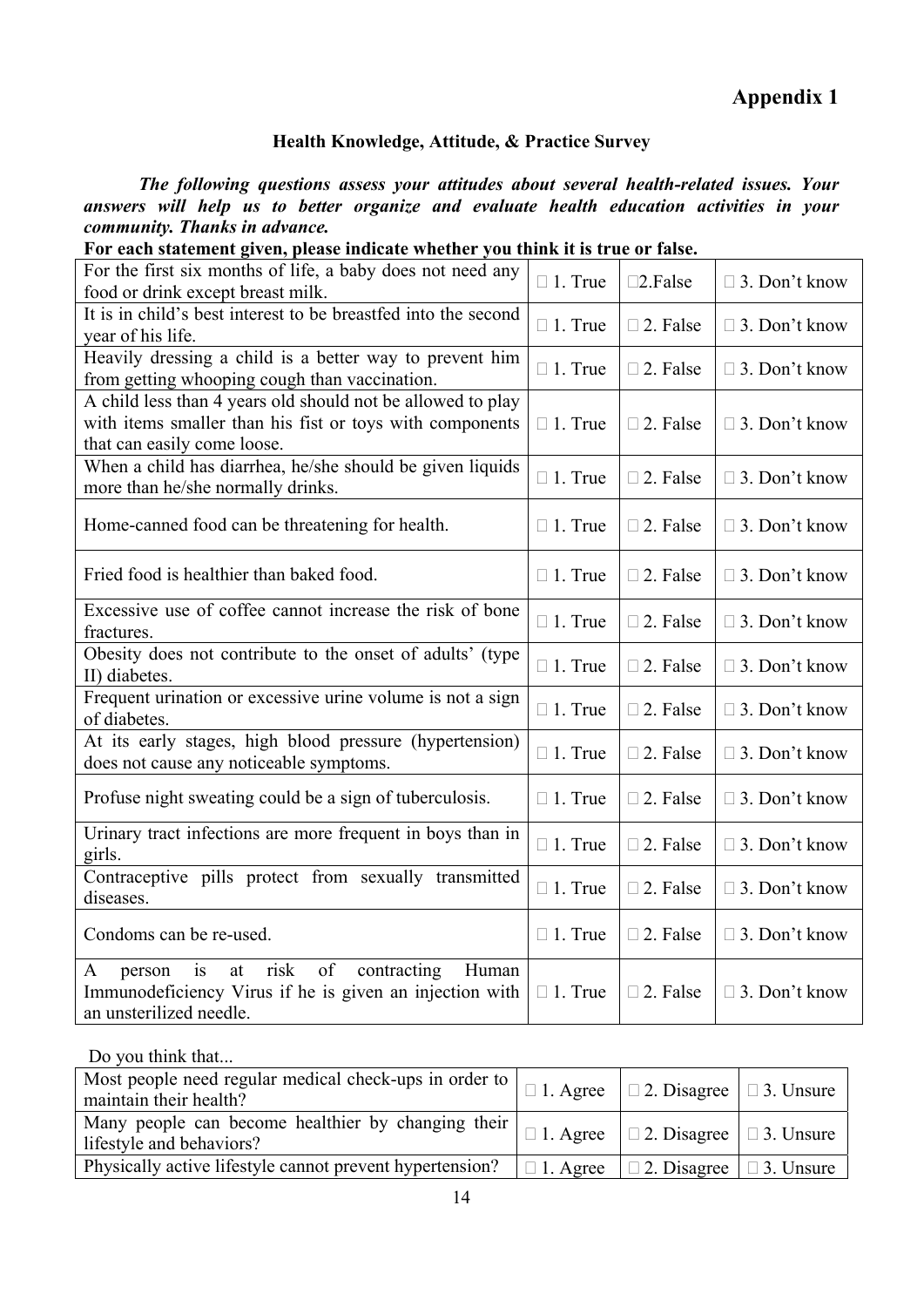| glucose level is well controlled?                                                                                                                    | Diabetes complications may be prevented if blood                                                                                                                                                  | $\Box$ 1. Agree | $\Box$ 2. Disagree | $\Box$ 3. Unsure |  |  |  |  |  |  |  |  |  |
|------------------------------------------------------------------------------------------------------------------------------------------------------|---------------------------------------------------------------------------------------------------------------------------------------------------------------------------------------------------|-----------------|--------------------|------------------|--|--|--|--|--|--|--|--|--|
| months of the appropriate time?                                                                                                                      | Vaccine schedules are general guides and it doesn't<br>really matter if the schedule is strictly followed. For<br>instance, it is OK if a child is vaccinated within six                          | $\Box$ 1. Agree | $\Box$ 2. Disagree | $\Box$ 3. Unsure |  |  |  |  |  |  |  |  |  |
|                                                                                                                                                      | There is no need to brush teeth of a preschooler?                                                                                                                                                 | $\Box$ 1. Agree | $\Box$ 2. Disagree | $\Box$ 3. Unsure |  |  |  |  |  |  |  |  |  |
| both mother's and newborn's health?                                                                                                                  | At least three years of spacing between births is good for                                                                                                                                        | $\Box$ 1. Agree | $\Box$ 2. Disagree | $\Box$ 3. Unsure |  |  |  |  |  |  |  |  |  |
|                                                                                                                                                      | Healthcare provider cannot be helpful to a couple in<br>selecting an appropriate method of contraception?                                                                                         | $\Box$ 1. Agree | $\Box$ 2. Disagree | $\Box$ 3. Unsure |  |  |  |  |  |  |  |  |  |
|                                                                                                                                                      | The following questions refer to your lifestyle.                                                                                                                                                  |                 |                    |                  |  |  |  |  |  |  |  |  |  |
| Do you currently smoke? $\Box$ 1. Yes                                                                                                                | $\Box$ 2. No                                                                                                                                                                                      |                 |                    |                  |  |  |  |  |  |  |  |  |  |
|                                                                                                                                                      | Do you add salt in your meal before testing it?                                                                                                                                                   | $\Box$ 1. Yes   | $\Box$ 2. No       |                  |  |  |  |  |  |  |  |  |  |
| (please mark only one option).<br>$\Box$ 1. Butter or melted butter<br>$\Box$ 2. Ready made oil<br>$\square$ 3. Vegetable oil<br>$\Box$ 4. Margarine | What do you (or a family member) usually use when frying potato or vegetables:<br>$\square$ 5. Lard<br>$\Box$ 6. Other <i>(specify)</i><br>$\Box$ 7. Nothing (do not fry)<br>$\Box$ 8. Don't know |                 |                    |                  |  |  |  |  |  |  |  |  |  |
| getting sick in future)?                                                                                                                             | During the last year, did you visit a healthcare provider for a preventive check-up (help to avoid<br>$\Box$ 1. Yes                                                                               | $\Box$ 2. No    |                    |                  |  |  |  |  |  |  |  |  |  |
|                                                                                                                                                      | Would you like to receive information on health-related topics in future?                                                                                                                         |                 |                    |                  |  |  |  |  |  |  |  |  |  |
| $\Box$ 1. Yes (please, indicate the topics)<br>$\Box$ 2. No                                                                                          |                                                                                                                                                                                                   |                 |                    |                  |  |  |  |  |  |  |  |  |  |
| activities in your village)?                                                                                                                         | To your knowledge, has a Community Health Committee (CHC) been established in your<br>community (CHC is a group of villagers who passed training and are involved in health education             |                 |                    |                  |  |  |  |  |  |  |  |  |  |
| $\Box$ 1. Yes                                                                                                                                        | $\Box$ 2. No (If no, do not answer the remaining questions.<br>Thank you for participating in the survey!)                                                                                        |                 |                    |                  |  |  |  |  |  |  |  |  |  |
| months?                                                                                                                                              | Have you or a family member participated in any CHC-led community activities in the last 12                                                                                                       |                 |                    |                  |  |  |  |  |  |  |  |  |  |
| $\Box$ 1. Yes                                                                                                                                        | $\square$ 2. No                                                                                                                                                                                   |                 |                    |                  |  |  |  |  |  |  |  |  |  |
| nurse) - any leaflets, brochures, etc.?                                                                                                              | Have you received any health-related written materials from a CHC member (including a PHC                                                                                                         |                 |                    |                  |  |  |  |  |  |  |  |  |  |
| $\Box$ 1. Yes                                                                                                                                        | $\Box$ 2. No (If no, go to question 34)                                                                                                                                                           |                 |                    |                  |  |  |  |  |  |  |  |  |  |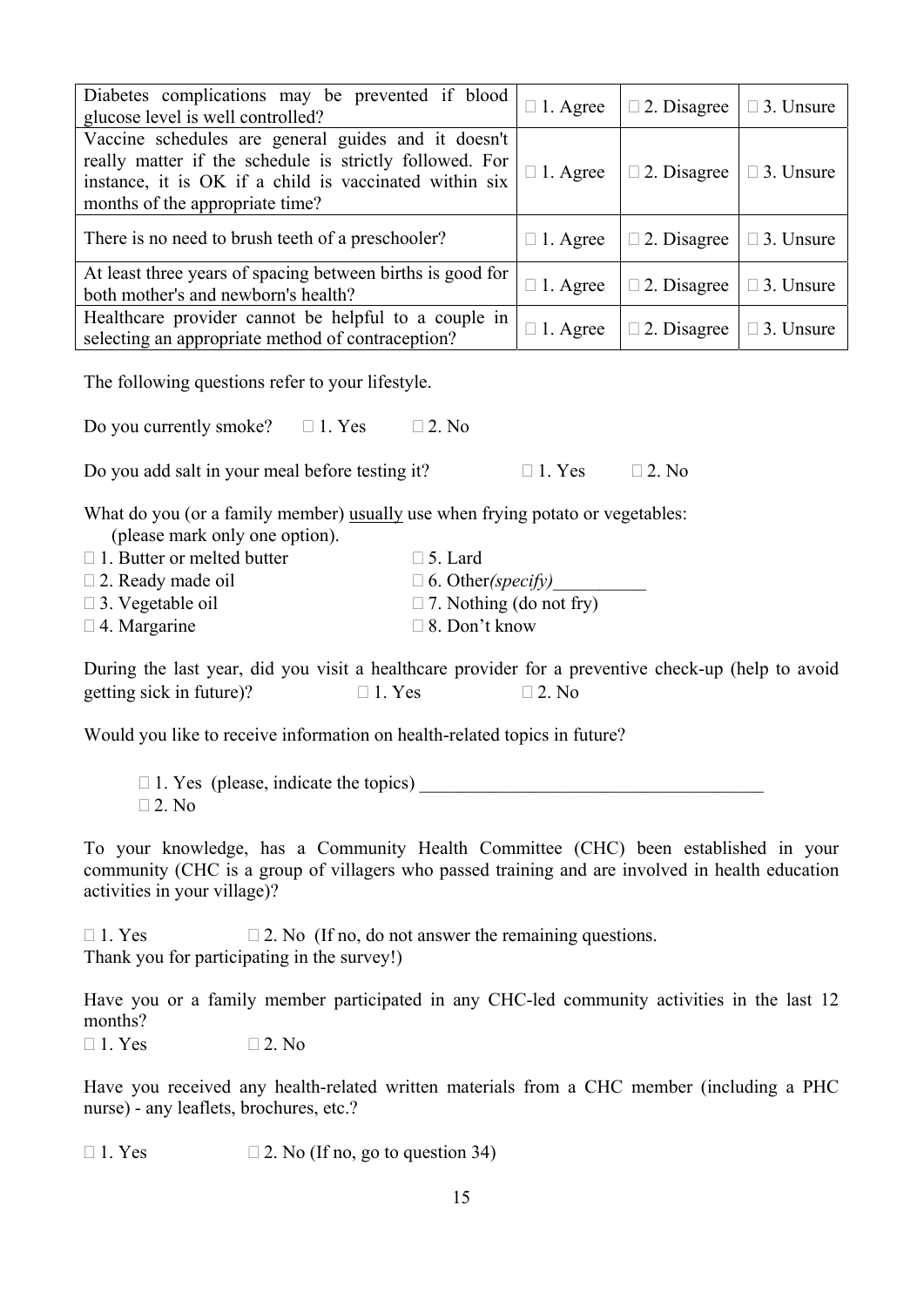Have you read these materials?

 $\Box$  1. Yes, all of them  $\Box$  2. Yes, some of them  $\Box$  3. No

Please indicate if you have received any information on the following healthcare topics from the CHC members or through the CHC activities.

| 1. Open enrollment                             | $\Box$ 1. Yes | $\Box$ 2. No |
|------------------------------------------------|---------------|--------------|
| 2. Healthy bones                               | $\Box$ 1. Yes | $\Box$ 2. No |
| 3. Diabetes                                    | $\Box$ 1. Yes | $\Box$ 2. No |
| 4. Prevention of Sexually transmitted diseases | $\Box$ 1. Yes | $\Box$ 2. No |
| 5. Hypertension                                | $\Box$ 1. Yes | $\Box$ 2. No |
| 6. Child nutrition                             | $\Box$ 1. Yes | $\Box$ 2. No |
| 7. Child safety                                | $\Box$ 1. Yes | $\Box$ 2. No |
| 8. Family Planning                             | $\Box$ 1. Yes | $\Box$ 2. No |

Have any of your visit(s) to a health care facility been motivated by the information received from the CHC members or through the CHC activities?

| $\Box$ 1. Yes | $\Box$ 2. To some extent | $\Box$ 3. No |
|---------------|--------------------------|--------------|
|               |                          |              |

Do you think that CHC activities help your community in dealing with community health issues?

 $\Box$  1. Yes  $\Box$  2. To some extent  $\Box$  3. No

Thank you for participating in the survey!